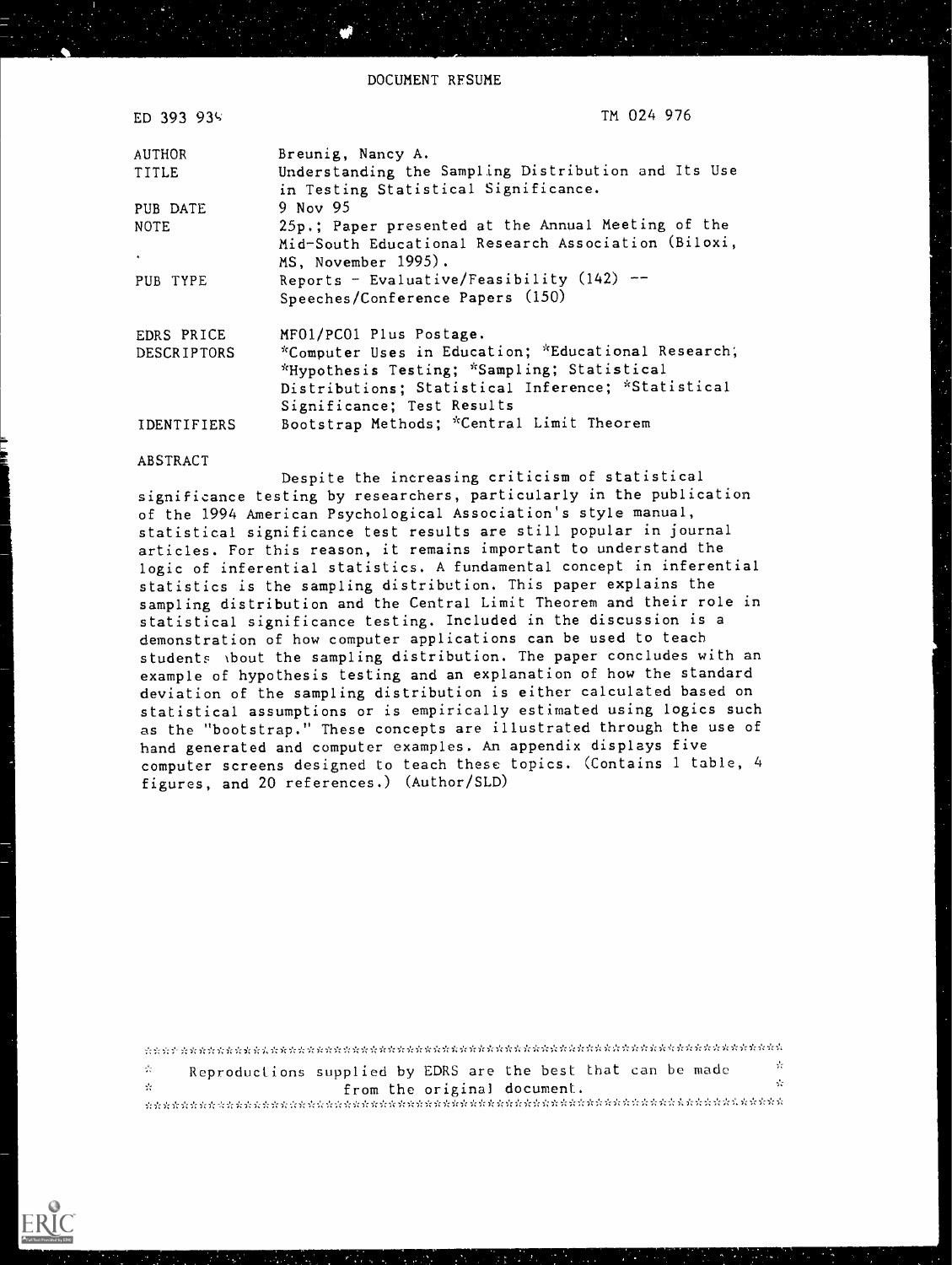U.S. DEPARTMENT OF EDUCATION<br>Ofice of Educational Research and Improvement EDUCATIONAL RESOURCES INFORMATION

This document has been reproduced as<br>recoived from the person or organization<br>originating it

Congineously in<br>[] Minor changes have been made to improve<br>| reproduction quality

Points of view or opinions stated in this document do not necessarily represent official<br>ment do not necessarily represent official<br>OERI position or policy

PERMISSION TO REPRODUCE THIS MATERIAL H/ C JEEN GRANTED BY NANCY 4.BREUNIG

TO THE EDUCATIONAL RESOURCES INFORMATION CENTER (ERIC)

Understanding the Sampling Distribution and its Use in Testing Statistical Significance

Nancy A. Breunig

Texas A&M University

Paper presented at the annual meeting of the Mid-South Educational Research Association, Biloxi, MS, November 9, 1995.

 $\frac{1}{2}$  )

 $\Box$ 

 $\frac{1}{2}$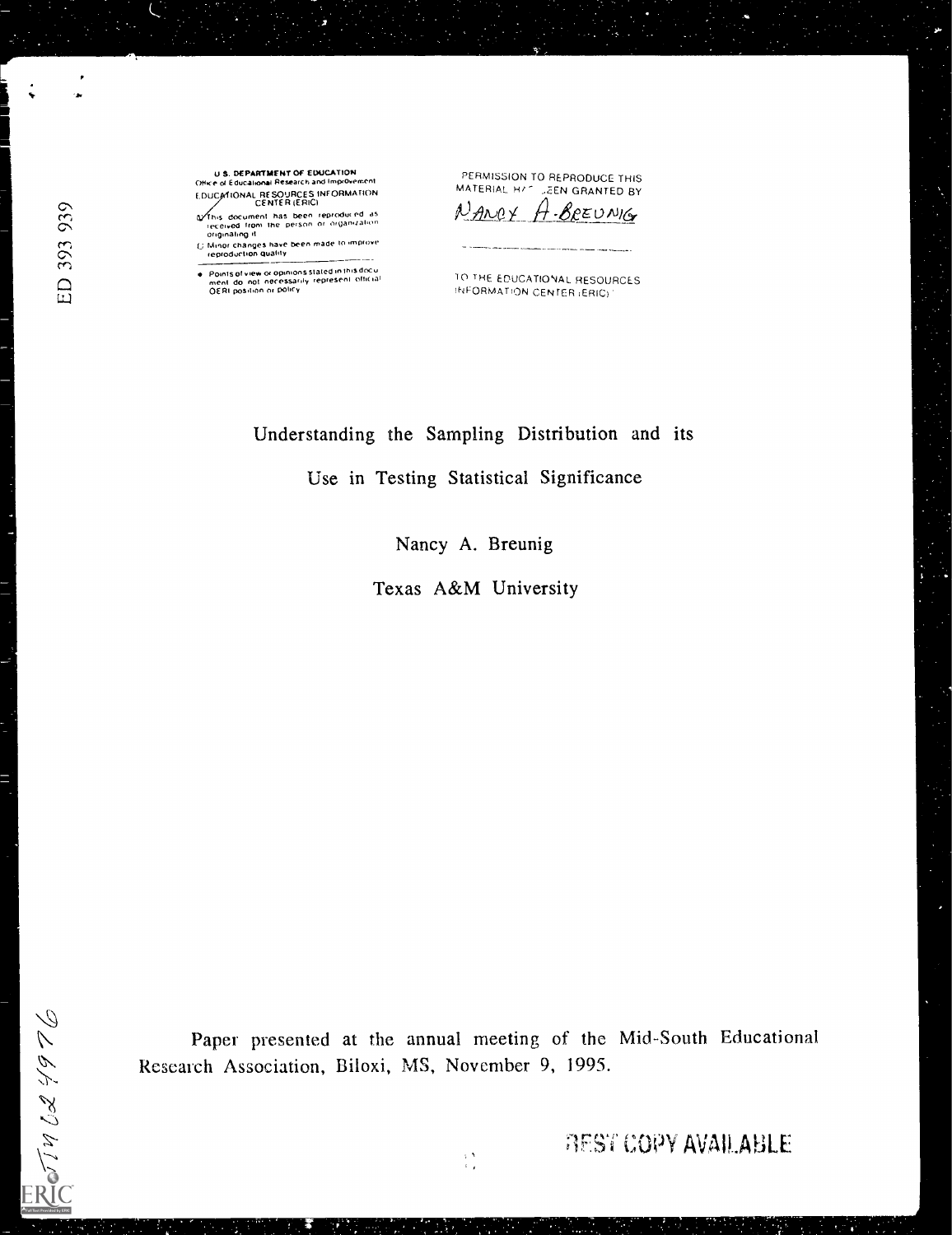## Abstract

Despite increasing criticism of statistical significance testing by researchers, particularly in the publication of the 1994 American Psychological Association's style manual, statistical significance test results are still popular in journal articles. For this reason, it remains important to understand the logic of inferential statistics. A fundamental concept in inferential statistics is the sampling distribution. This paper explains the sampling distribution and the Central Limit Theorem and their role in statistical significance testing. These concepts are illustrated through the use of hand generated and computer examples.

 $\frac{1}{\sqrt{2}}$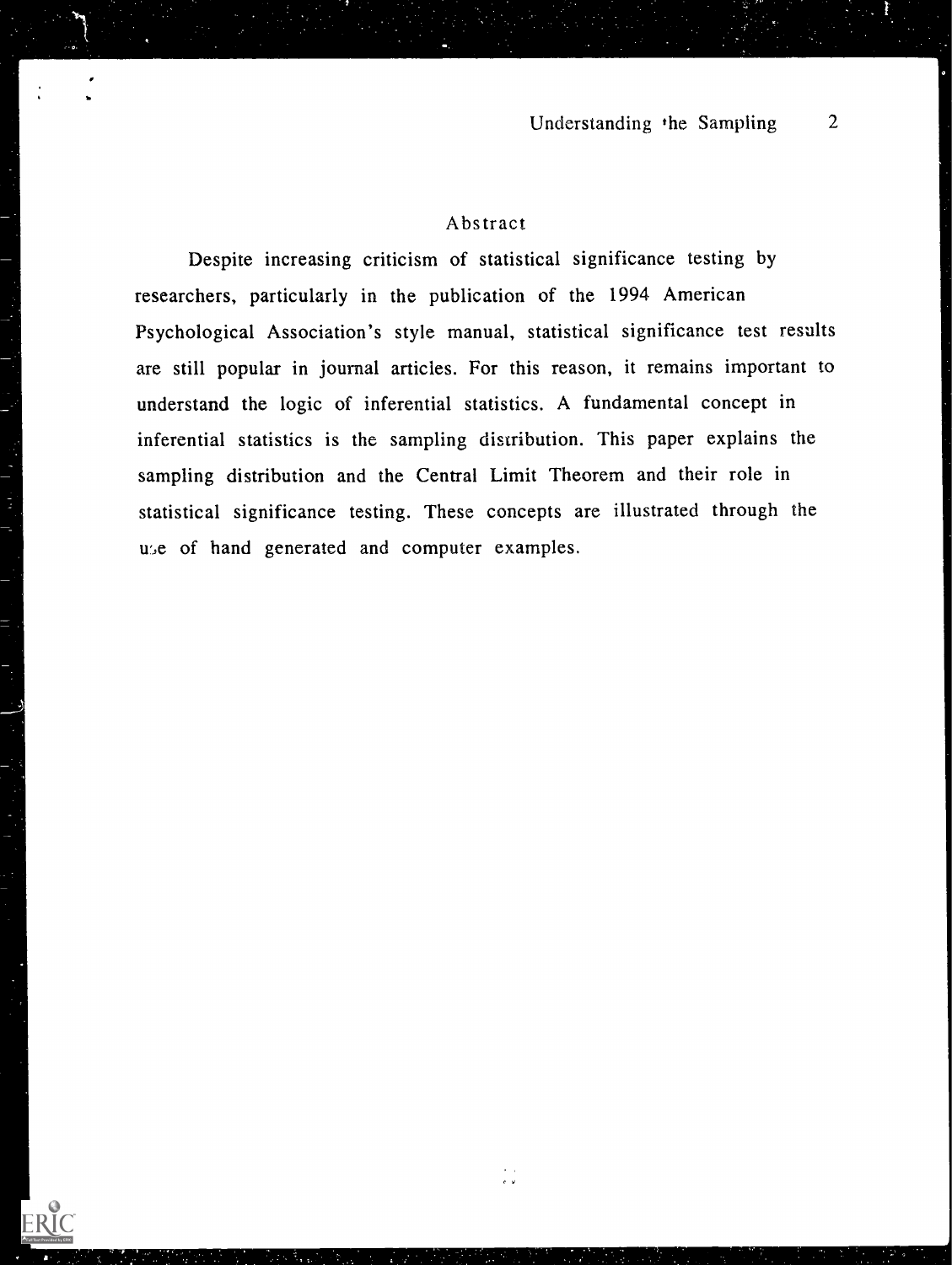Understanding the Sampling Distribution and its Use in Testing Statistical Significance

In recent years, statistical significance testing has been increasingly criticized by researchers. In fact, the Journal of Experimental Education has an entire issue dedicated to a discussion of statistical significance testing (Thompson, 1993a). Articles within the journal provide explanations of what statistical significance testing actually does and why people have persisted in using it (Shaver, 1993, p. 293). In addition, they present the reader with alternatives to statistical significance testing (Thompson, 1993b) or at a minimum suggest that effect size should be reported along with statistical significance (Carver, 1993). According to Thompson (1994b), as scientists, the questions that should be of concern when engaging in statistical significance testing are "(a) what the magnitude of sample effects are and (b) whether these results will generalize." (p. 6) Unfortunately, statistical significance testing does not answer either of these questions (Thompson, 1994a).

Despite the cencerns raised about statistical significance testing by researchers, and the fact that the Publication Manual of the American Psychological Association (1994, p. 18) itself alerts the researcher of the limitations of statistical significance testing and encourages one to provide effect size information, statistical significance test results are still popular in journal articles. For this reason, it remains important to understand the logic of statistical significance testing.

The purpose of this paper is to explain the sampling distribution which is one of the fundamental concepts underlying all inferential procedures (Chalmer, 1987; Freund & Smith, 1986; Hinkle, Wiersma, & Jurs, 1994; Mohr, 1990). A definition and explanation of the sampling

 $\frac{1}{2}$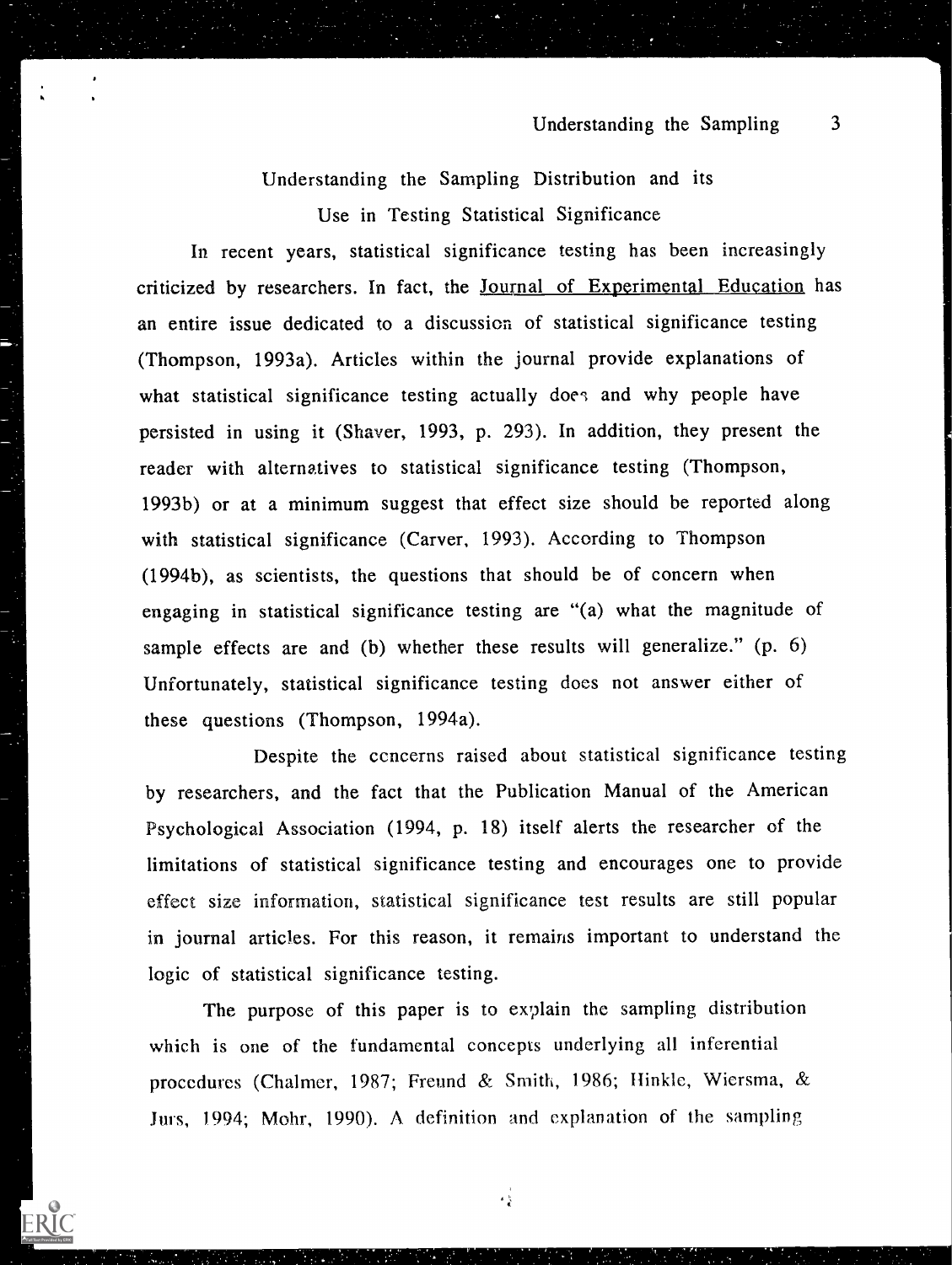#### Understanding the Sampling 4

distribution and its relation to statistical significance testing will be provided. Included in the discussion is a demonstration of how computer applications can be used to teach students about the sampling distribution and the Central Limit Theorem. The paper concludes with an example of hypothesis testing and an explanation of how the standard deviation of the sampling distribution is either calculated based on statistical assumptions, or is empirically estimated using logics such as the "bootstrap".

Chain of Reasoning in Inferential Statistics

When conducting statistical significance testing, the researcher is trying to infer something from the sample being observed. This is why statistical significance testing is called inferential statistics. Thus, there are generally two tasks of inferential statistics. The first task is to test hypotheses about parameters. The second task is to use statistics (descriptive measures of a sample) to make statements about or to estimate parameters (descriptive measures of a population). The parameters are unknown and that is why inferences need to be made about them (Chalmer, 1987; Hinkle et al., 1994). For example, if a representative sample of undergraduate and graduate students at a major university spend an average of two hours per day during a semester in the student center, we might correctly infer that all students at the university spend approximately two hours per day per semester in the student center.

Hinkle et al. (1994) describe a chain of reasoning for inferential statistics which is illustrated in Figure 1. They state that the first step in inferential statistics is to draw a randomly selected (c\_ at least a representative) sample. A randomly selected sample is one in which

 $\binom{1}{2}$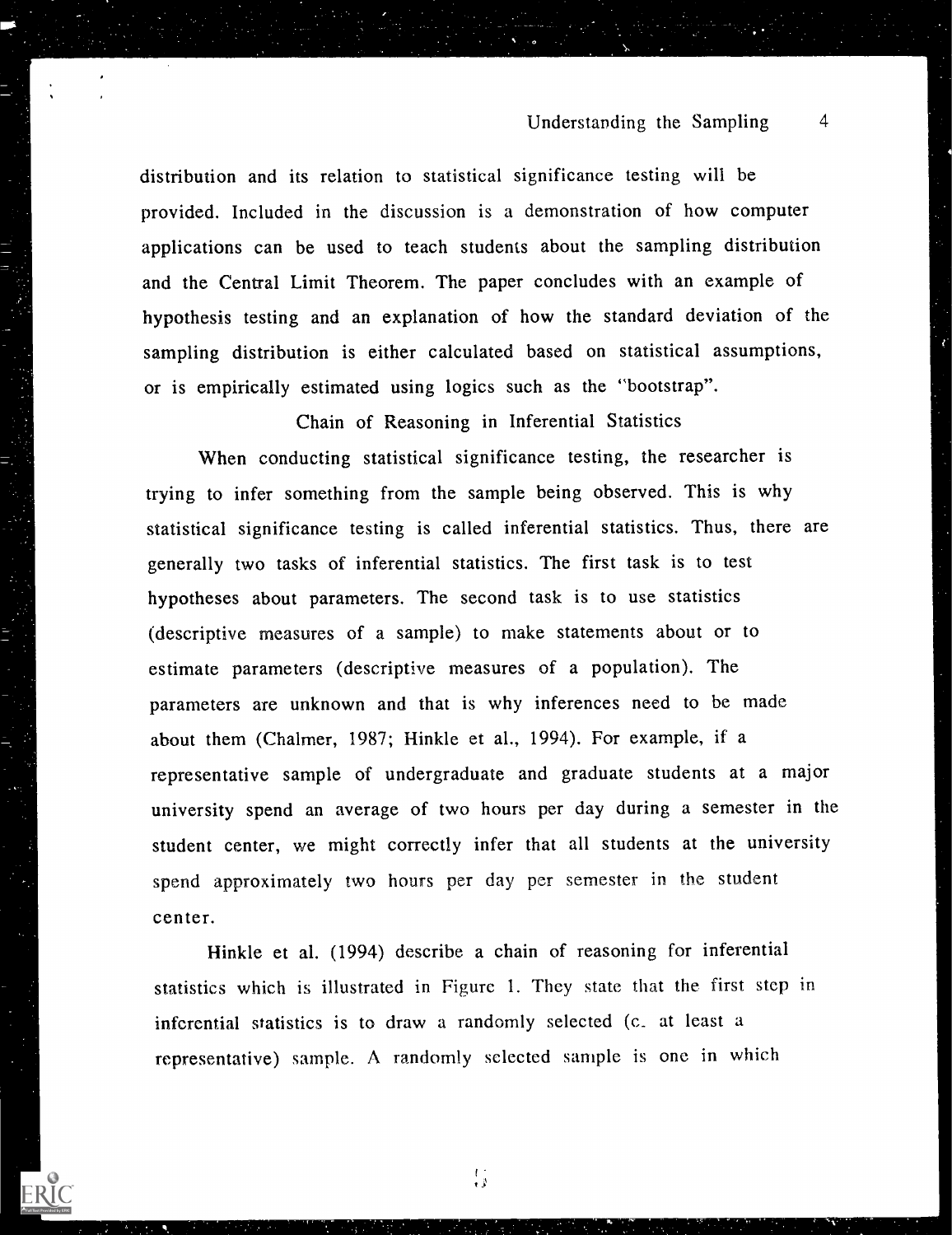#### Understanding the Sampling 5

"...every member of the population has an equal chance of being selected." (Mattson, 1981, p. 75).

The sample needs to be a random sample because we are trying to make inferences about the population from the sample. If the sample is not randomly selected we may be introducing systematic bias into the sample, which can be either intentional or unintentional. A biased sample would not give us accurate information about the population and the population is what we are interested in (Mattson, 1981). For example, if you wanted a law to be passed that only English could be spoken in the classroom, you might intentionally choose to sample only those people that you knew did not support bilingual education. Thus, your sample results would make it appear that the majority of people in the United States supported your position and the law would be passed. Unintentional systematic bias could exist if you decided to sample your population by taking the first 200 people listed in the phone book. In this case, there would be many sources of potential bias, such as you're only accessing people who have telephones or who are listed in the telephone directory.

According to Hinkle et al. (1994), the second step in the chain of reasoning for inferential statistics is that "...the estimate from this sample must be compared to an *underlying distribution* of estimates from all other samples of the same size that might be selected from the popuiation" (p. 147). An underlying distribution can be defined as, "...the distribution of all possible outcomes of a particular event" (Hinkle et al., 1994, p. 138).

The third step in inferential statistics involves making inferences based on the comparison and probability of the sample with statistics with the underlying distribution of the statistic when random sampling has

 $\binom{1}{3}$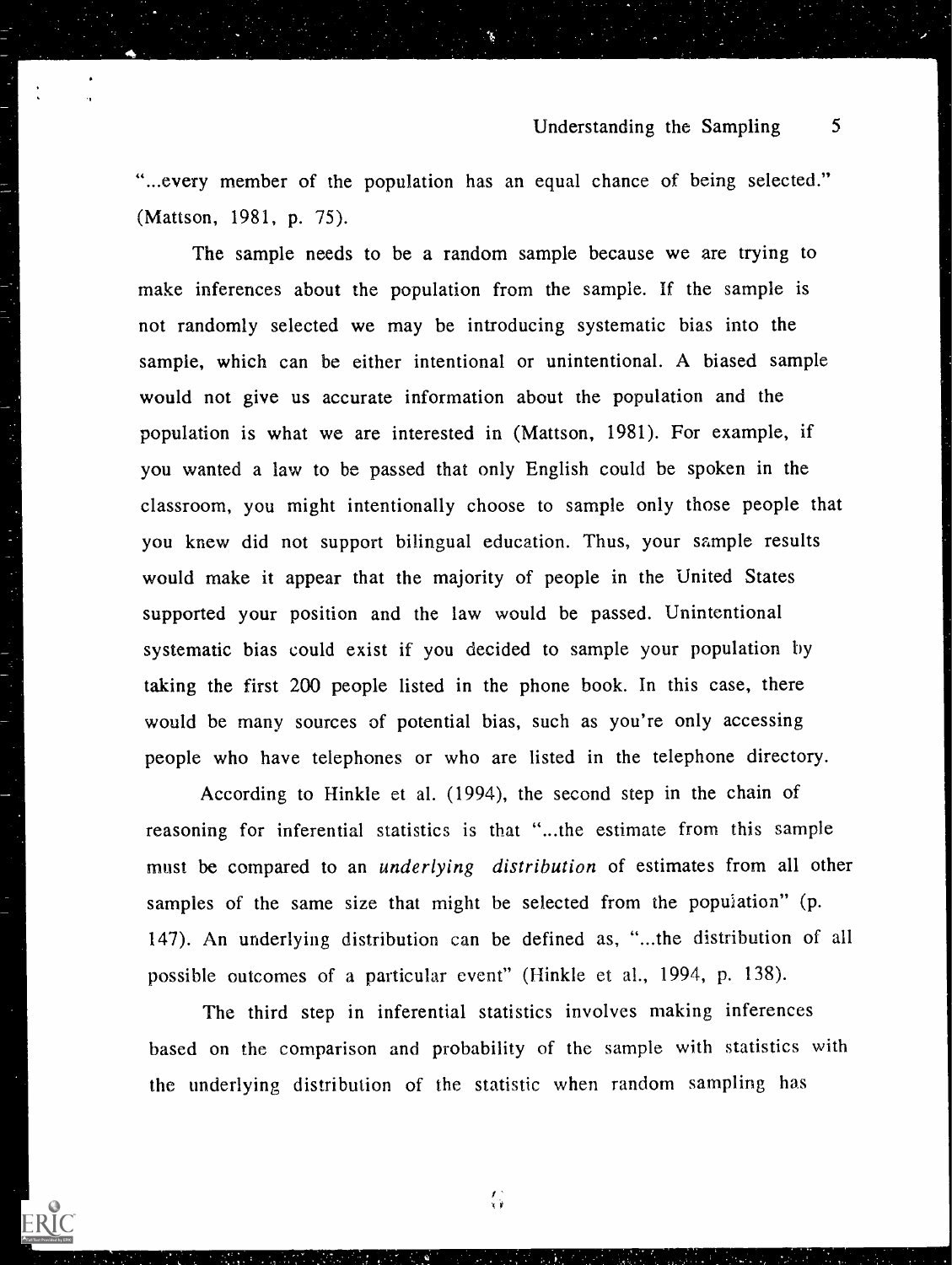been employed (Hinkle et al., 1994). The sampling distribution is this underlying distribution of the statistic (Hinkle, et al., 1994, p. 149).

#### The Sampling Distribution

A formal definition of a sampling distribution provided by Hinkle et al. (1994), "...is the distribution of all values of the statistic under consideration, from all possible random samples" (p. 149). The sampling distribution most commonly seen in textbooks is the sampling distribution of the mean; however, the reader should be aware that you can have a sampling distribution of any statistic such as the sampling distribution of the median or standard deviation.

Sampling distributions can be derived either empirically or theoretically. Most sampling distributions of a statistic have already been established theoretically; however, to understand the concept of a sampling distribution it is useful to demonstrate empirical methods of deriving these distributions (Matts $(4, 1981)$ . The en pirical methods can consist of hand calculations or, if this would be too lengthy of a process, which is often the case, computer applications can be utilized.

To illustrate the concept of a sampling distribution using hand calculations, consider constructing the sampling distribution for the mean of a random sample of size  $n = 2$ , from the finite population of size  $N = 5$ . The elements of the population will be the numbers 2, 4, 6, 8, and 10. The mean of the population is:

$$
\mu = \frac{2+4+6+8+10}{5} = 6
$$

 $\ddot{i}$ 

a n d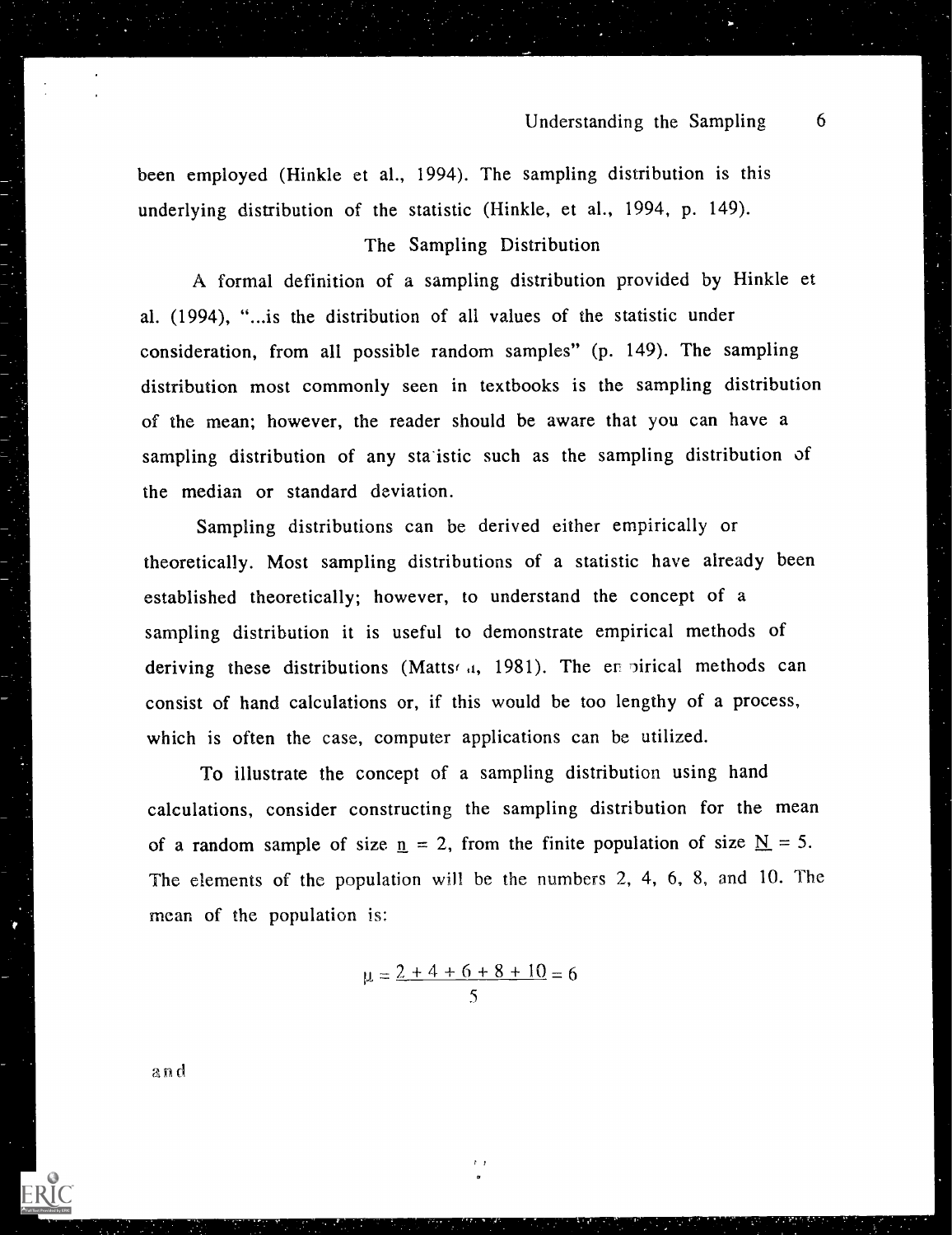$$
\sigma = \sqrt{\frac{(2-6)^2 + (4-6)^2 + (6-6)^2 + (8-6)^2 + (10-6)^2}{5}}
$$
  
=\sqrt{8}  
=2.8

Taking random samples of  $n = 2$  from the population, there are 10 equally probable possibilities:

> 2 and 4, 2 and 6, 2 and 8, 2 and 10, 4 and 6 4 and 8, 4 and 10, 6 and 8, 6 and 10, 8 and 10

The mean of the first sample is:  $(2 +4)/2 = 3$ . The remainder of the means for each sample may also be calculated, yielding the following values: 4, 5, 6, 5, 6, 7, 7, 8, and 9. If sampling is random, so that each sample statistic has the probability 1/10 (each outcome [1] divided by the number of equally likely outcomes [10]), the sampling distribution of the mean would be as shown in Table 1.

This example illustrates two important points. First, the mean of the sampling distribution equals the mean of the population,  $\mu_{\underline{M}}$  which equals  $\mu = 6$ . In addition, the standard deviation of the sampling distribution of the mean is smaller than the standard deviation of the population,  $SDM =$ 1.73  $\lt \sigma$  = 2.8 (Hinkle et al., 1994). In this example,  $\sigma_{\overline{X}}$  = 1.73 is the standard error of the mean, i.e., the standard deviation of the sampling distribution.

This was just one example with a very small sample and a very small population. You can create many such examples yourself, and you will see that the expected value of all possible values of the sample mean from random samples of size n equals the mean of the population. That is,  $\mu_{\text{M}} =$ g. In addition, the standard error of the mean (standard deviation of the

د )<br>فريا

ERIC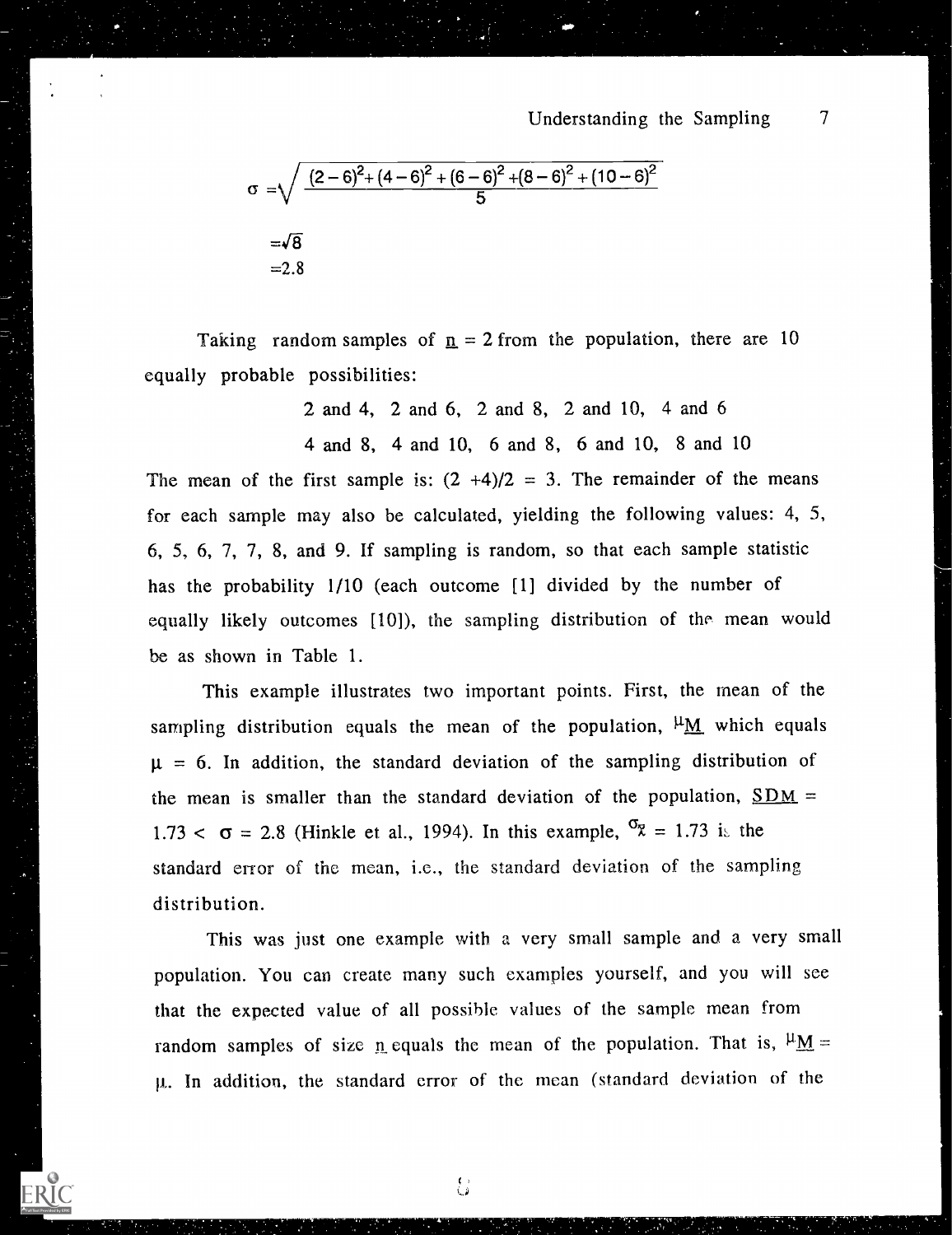sampling distribution of the statistic) is always less than or equal to the standard deviation of the parent population (Moore & McCabe, 1989).

Upon closer examination, one sees that the standard error of the mean increases as the variability of the population increases and decreases as the sample size increases. Thus, the standard error of the statistic is directly proportional to the standard deviation of the population. The formula for the standard error of the mean is (Freund & Smith, 1986, p.274):

### $SDM = \sigma / \sqrt{n}$

#### Central Limit Theorem

Researchers do not normally calculate sampling distributions but instead use theoretical sampling distributions which are defined by mathematical theorems. One such theorem is the Central Limit Theorem (CLT). The CLT states that: given a population with a mean equal to  $\mu$  and variance equal to  $\sigma^2$ , as sample size (n) increases, the sampling distribution of the mean for simple random samples of  $n$  cases will approach the normal distribution (Hinkle et al., 1994; Howell, 1987). Thus, as is illustrated in Figure 2, with very small samples the shape of the distribution will depend on the shape of the parent population, but with samples of  $n = 30$ , even a skewed parent population will result in a normal distribution (Harnett, 1975; Hinkle et al., 1994). Schulman (1992) refers to this phenomenon as the "magic of the normal distribution" (p. 19) and states that without this magic, most of statistics would be limited to applications where it could be demonstrated that the population had a normal distribution.

 $\binom{8}{1}$ 

ERIC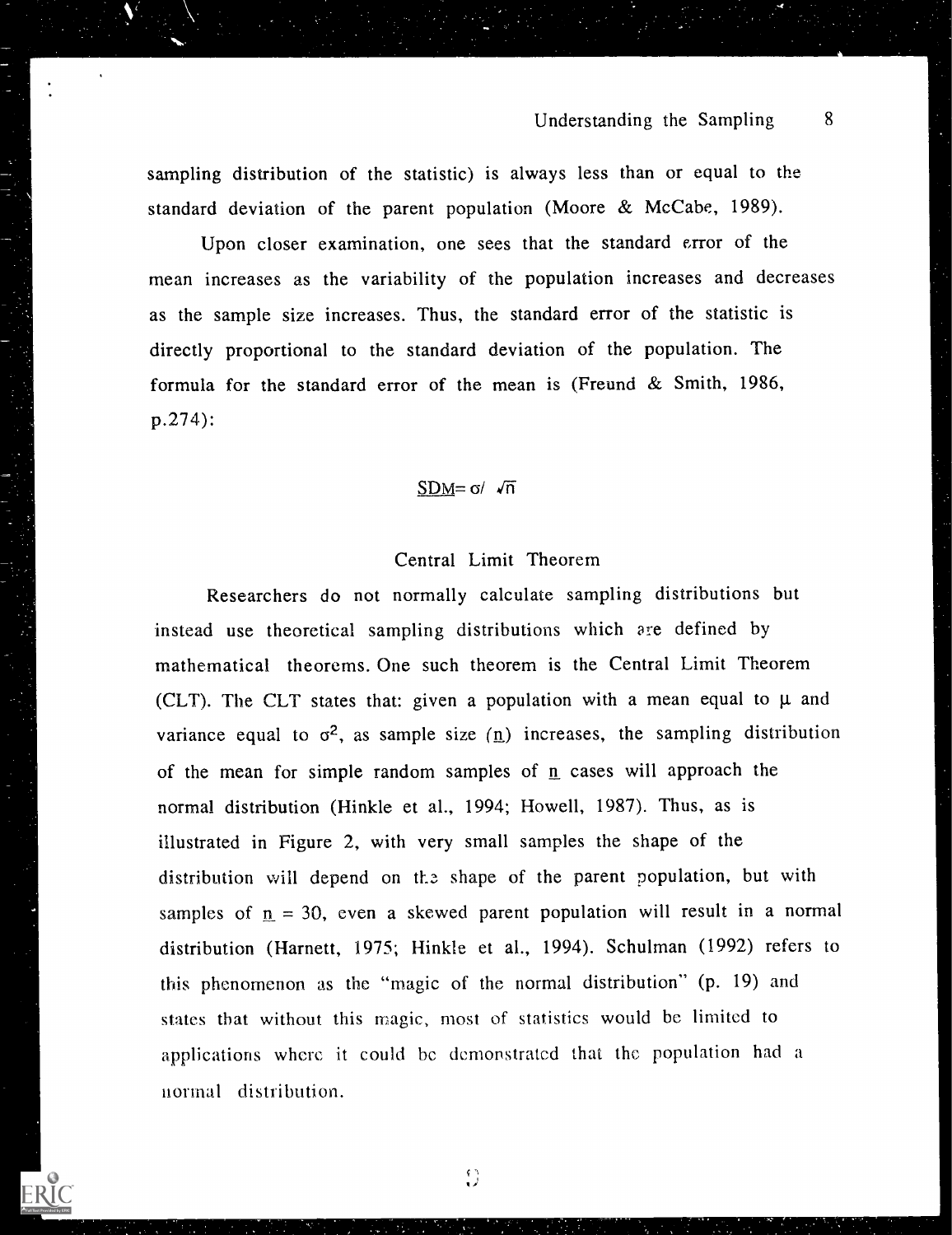# Understanding the Sampling 9

In order to discuss the CLT, the concept of the normal probability distribution must be understood. The normal probability distribution has three properties:

1. A normal distribution histogram is unimodal (has one mode or peak) and it is symmetrical (i.e., the part of the curve to the right of the mean is a mirror image of the part to the left). It's coefficients of skewness and kurtosis are both zero ( Bump, 1991).

2. The normal distribution is continuous. This means that for every value of x there is a value for  $y$  and the total area underneath the curve is equal to 100 percent (Chalmer, 1987; Hinkle et al., 1994).

3. "The normal distribution is asymptotic to the X axis" (Hinkle et al., 1994, p. 88). The farther away from the mean the curve is, the more the curve approaches the  $X$  axis without actually ever touching it (Hinkle et al., 1994; Mittag, 1992).

#### Examples

#### Hand Calculated Example

To illustrate the concept of the CLT, we can refer to the example used above for the sampling distribution. As a reminder the population consisted of the numbers 2, 4, 6, 8, and 10. A histogram of the population is illustrated in Figure 3. As can be seen from the histogram the population is not a normal distribution. Now if we look at a histogram of the sampling distribution, which is illustrated in Figure 4, we see that it is approaching a normal distribution.

#### Computer Examples

Computer programs have greatly advanced the teaching of statistical concepts (Freund & Smith, 1986; Mitaag, 1992; Schulman, 1992; Yang & Robinson, 1986). To better illustrate the concepts of the sampling

1 ()<br>1 ()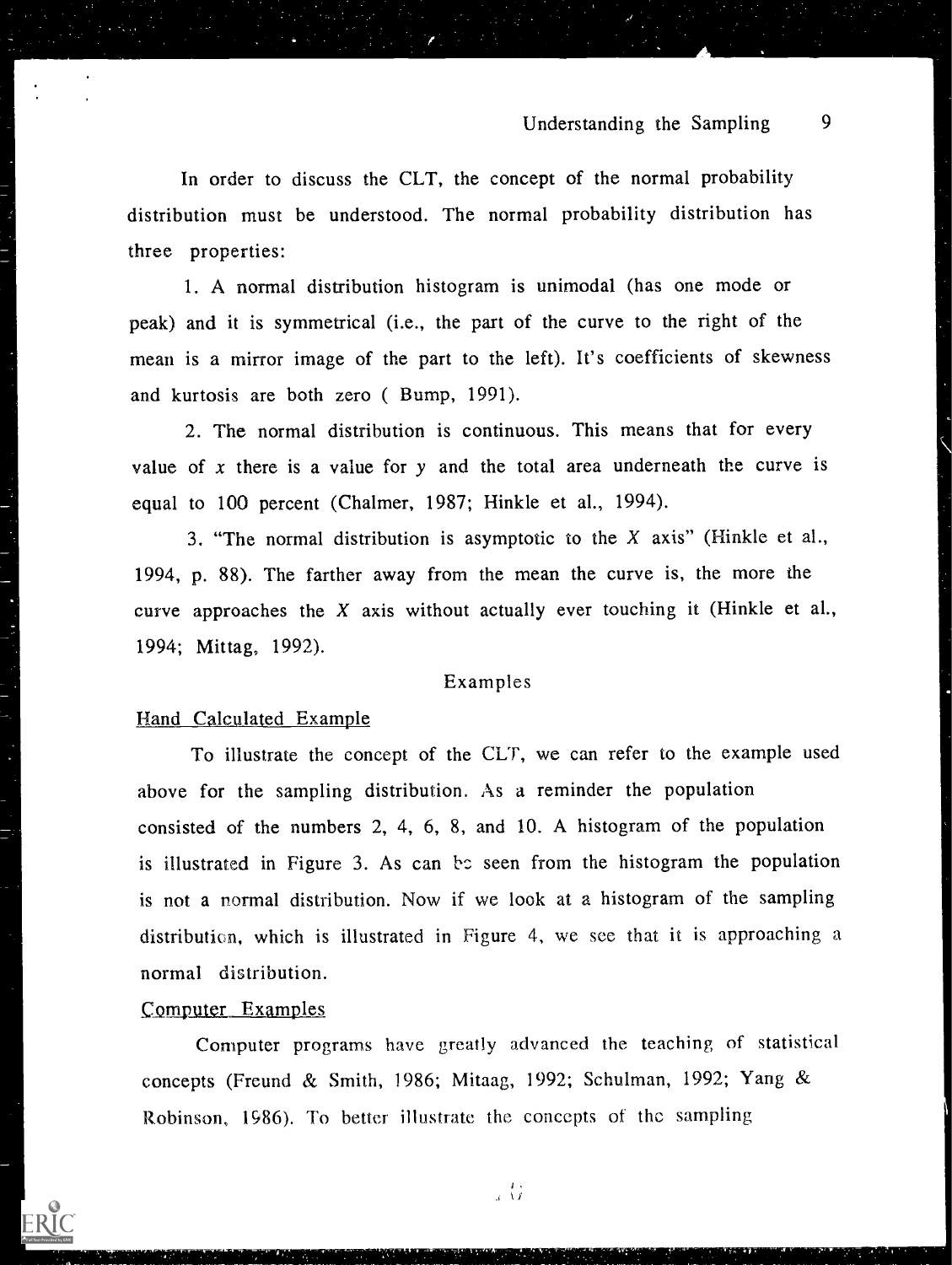distribution and CLT, a computer application can be used. The computer application to be used in this paper was developed by James Lang. Hypercard version 2.0 is needed to run the program on a Macintosh computer. Samples of the program are provided in the Appendix. In the first example shown in the Appendix, 200 samples were taken of a sample size of  $n = 10$ . The mean of the population ( $\mu$ ) was 4.5 with a standard deviation (o) of 2.87. The mean of the sampling distribution ( $\mu_{\text{M}}$ ) was 4.46 and the standard error of the mean  $(SDM)$  was .88. This is consistent with CLT because the standard error of the mean should have equaled  $2.87/\sqrt{10}$ and it did.

In the second example, 200 samples were taken with a sample size of  $n = 20$ . The population parameters remain the same ( $\mu = 4.5$ ,  $\sigma = 2.87$ ) but the mean of the sampling distribution  $(\mu_M)$  was 4.44 and the standard error of the mean  $(SDM)$  was .64. Again, this result is consistent with CLT. The standard error of the mean  $(SDM)$  should have equaled 2.87/ $\sqrt{20}$  and it did.

In the third example, various sample sizes  $(n)$  were chosen and then the computer took 500 samples of the selected sample sizes  $(n)$  from the population. Means and standard deviations of the sets of sample means were generated. This example demonstrates the relationship of the mean ( $\mu$ M) and standard deviation of the sample means ( $\underline{SDM}$ ) to the mean ( $\mu$ ) and standard deviation ( $\sigma$ ) of the population. As sample size increases, the mean ( $\mu_{\text{M}}$ ) better approximates the population mean ( $\mu$ ). At sample size n  $= 2$ , the mean of the sample means was 4.34 and the population mean was 4.5. At sample size  $p = 100$ , the mean of the sample means ( $\mu_{\text{M}}$ ) was 4.50104. As one would expect, the standard error of the means also decreased as sample size increased. At sample size  $n = 2$ , the standard

 $\begin{bmatrix} 1 & & \\ \mathbf{a}_1 & \mathbf{y} \end{bmatrix}$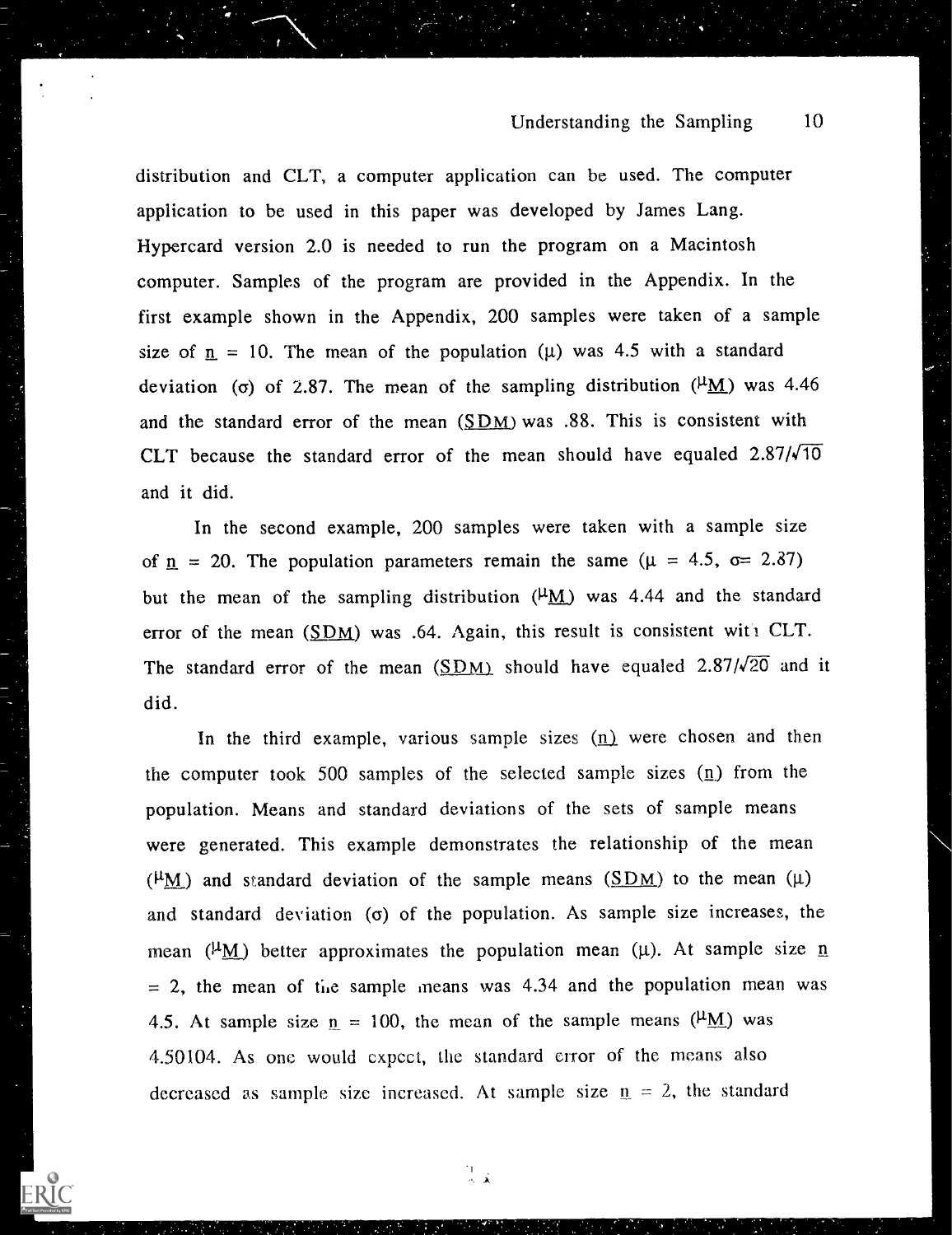error of the mean (SDM) was 2.11. Whereas, at sample size  $n = 100$ , the standard error of the mean  $(SDM)$  was .28.

CLT and Statistical Significance Testing

#### Overview

How do the concepts of the sampling distribution and the CLT relate to statistical significance testing? As was stated at the beginning of the paper, in statistical significance testing, the researcher is trying to make inferences about the population based on a random sample drawn from the population. When this randcm sample is drawn and a statistic such as the mean  $(M)$  is computed, the statistic represents both the parameter of the population and sampling error. Statistical significance testing involves determining the magnitude of the difference between the statistic and the hypothesized value of the parameter. Once the researcher determines the magnitude of the difference, he/she makes a judgment as to whether this difference is "statistically significant" or not. In otherwords, the researcher decides to either reject or fail to reject the null hypothesis (Hinkle et al., 1994 ).

#### Steps in Hypothesis Testing

In order to better understand the role of the sampling distribution in statistical significance testing, the actual steps of hypothesis testing will be summarized and an example will be provided. When engaging in statistical significance testing, the researcher first states the null hypothesis. The null hypothesis states that their is no relationship or difference (Hinkle et al., 1994). For example, if it is believed that the mean weight of male college professors is 170, the null hypothesis would be:

 $\mathcal{L}$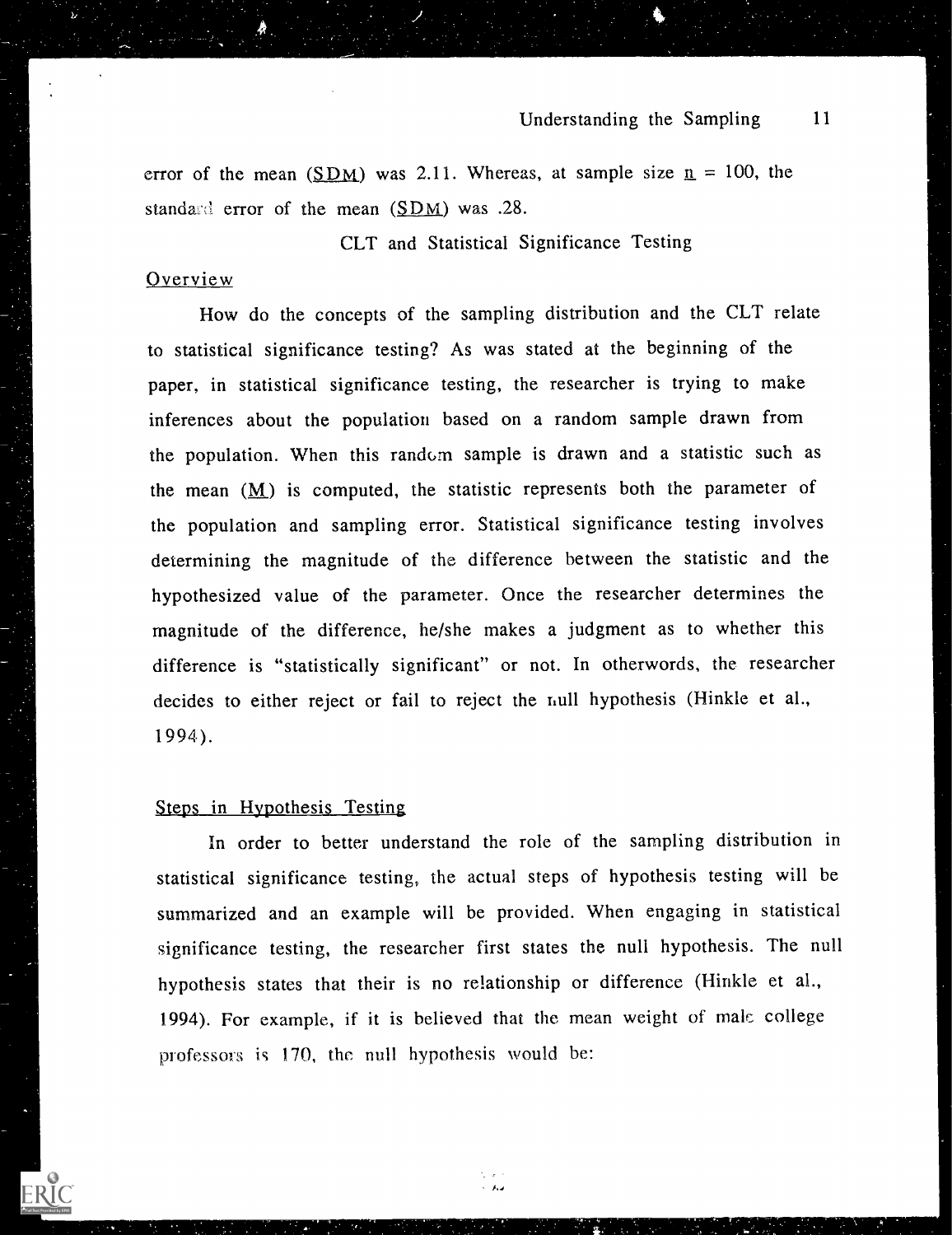$$
\underline{H}_0: \mu = 170.
$$

The second step in statistical significance testing is to set the criterion for rejecting the  $H_0$ . In order to do this, the researcher must select a level of statistical significance which is the probability of making a Type I error. A Type I error is when a researcher rejects a null hypothesis that is actually true. The most common levels of significance selected are .05 and .01 (Hinkle et al., 1994). According to Hinkle et al. (1994), "The level of significance represents a proportion of area in a sampling distribution that equals the probatility of rejecting the null hypothesis if it is true. This area of the sampling distribution is called the region of rejection" (p. 171). Using the above example that the mean weight of male college professors is 170, if we selected a random sample of  $n = 144$  male college professors to test our hypothesis and the sample mean  $(M)$  = 166, we would have to use the sampling distribution to decide whether the difference between the sample mean and the hypothesized population mean is large enough to reject the null hypothesis. The sampling distribution for this example is the theoretical distribution of all possible samples of size  $n = 144$  of male college professors' mean weight. Due to the Central Limit Theorem, since the sample size is reasonably large, we know that the distribution of sample means for this example is normal. We would state that the mean of the distribution equals the population mean  $(\mu = 170)$ , and the standard error of the mean  $(SDM)$  equals 1.67 if the population standard deviation  $(0)$  is 20.

standard error of the mean  $(SDM) = \frac{\alpha}{\sqrt{n}} = \frac{20}{\sqrt{144}} = 1.67$ .

 $\gamma\rightarrow\gamma$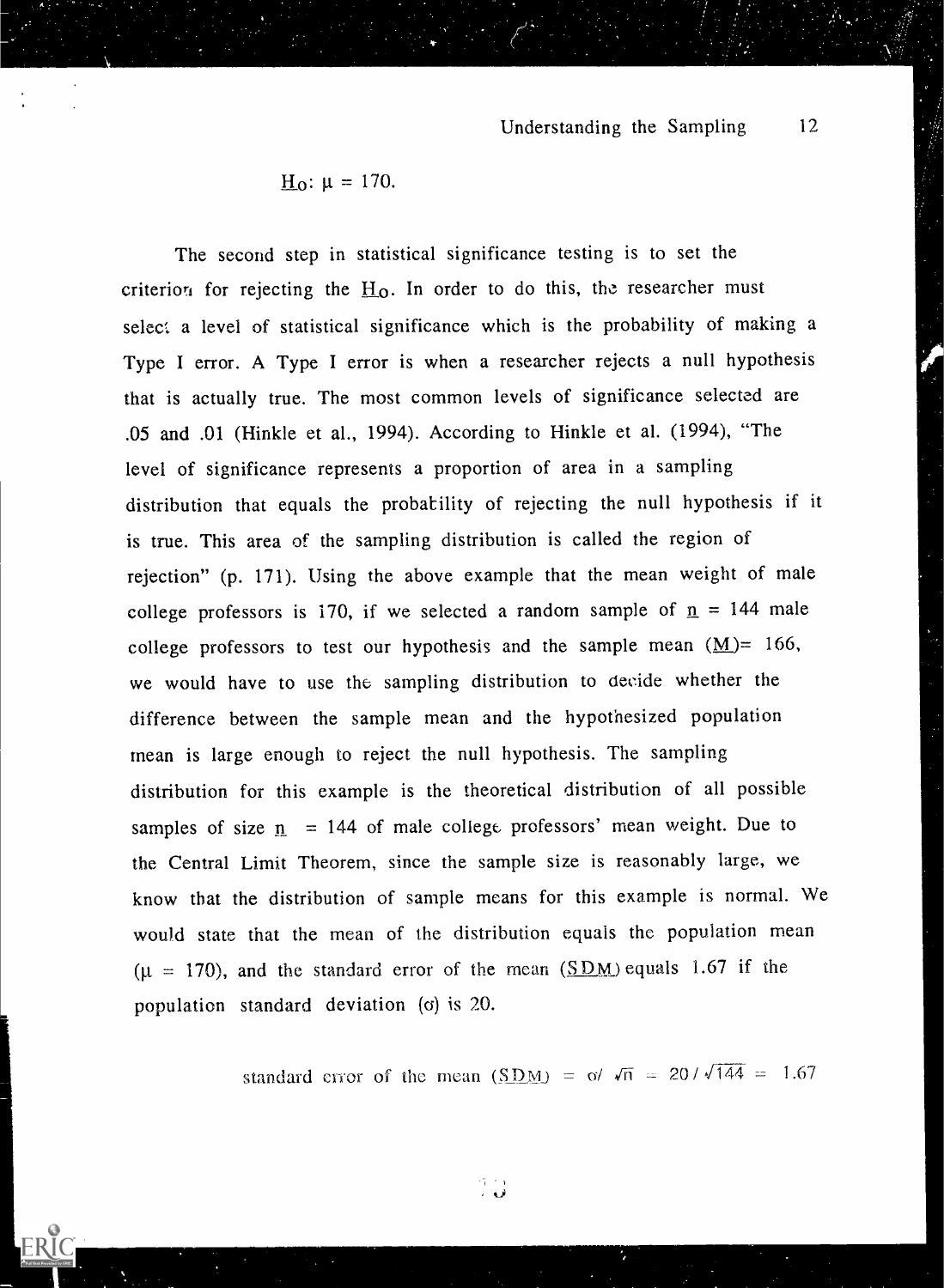If the population standard deviation  $\sigma$  was unknown then the sample standard deviations would have to be used to estimate the population standard deviation  $(\sigma)$ . Before the use of computers, researchers had to rely on statistical assumptions to calculate the standard error. Now, several microcomputer programs exist that allow the researcher to use bootstrap logic to estimate the standard error (Reinhardt, 1992). Conceptually, bootstrap methods copy the data set over and over again, infinitely many times, to create a mega data set. Resampling from the original data set with replacement occurs. Thus, large numbers of samples are drawn from the mega file with statistics calculated for each new sampie and then all the statistics are averaged (Thompson, 1993b, p. 369). As Reinhardt states (1992), "computer-intensive bootstrap methods can provide estimates for the standard error of results by using the actual data, rather than relying on the assumption that the sampling error is normally distributed..." (p. 15).

The third step is to compute the test statistic. The formula for the test statistic is:

> test statistic = statistic - parameter/standard error of the statistic

In our example: test statistic =  $(166 - 170)/1.67$ . Thus, the test statistic is equal to -2.4. The test statistic indicates the number of standard errors the observed sample statistic  $(M)$  is from the hypothesized parameter  $(\mu)$ . This test statistic is then compared to the critical value found in the appropriate table. The critical values indicate the beginning values for the region of rejection of the sampling distribution. If the test statistic exceeds the critical value the null hypothesis is rejected (Hinkle et al., 1994). In our example, using the .05 level of significance for a two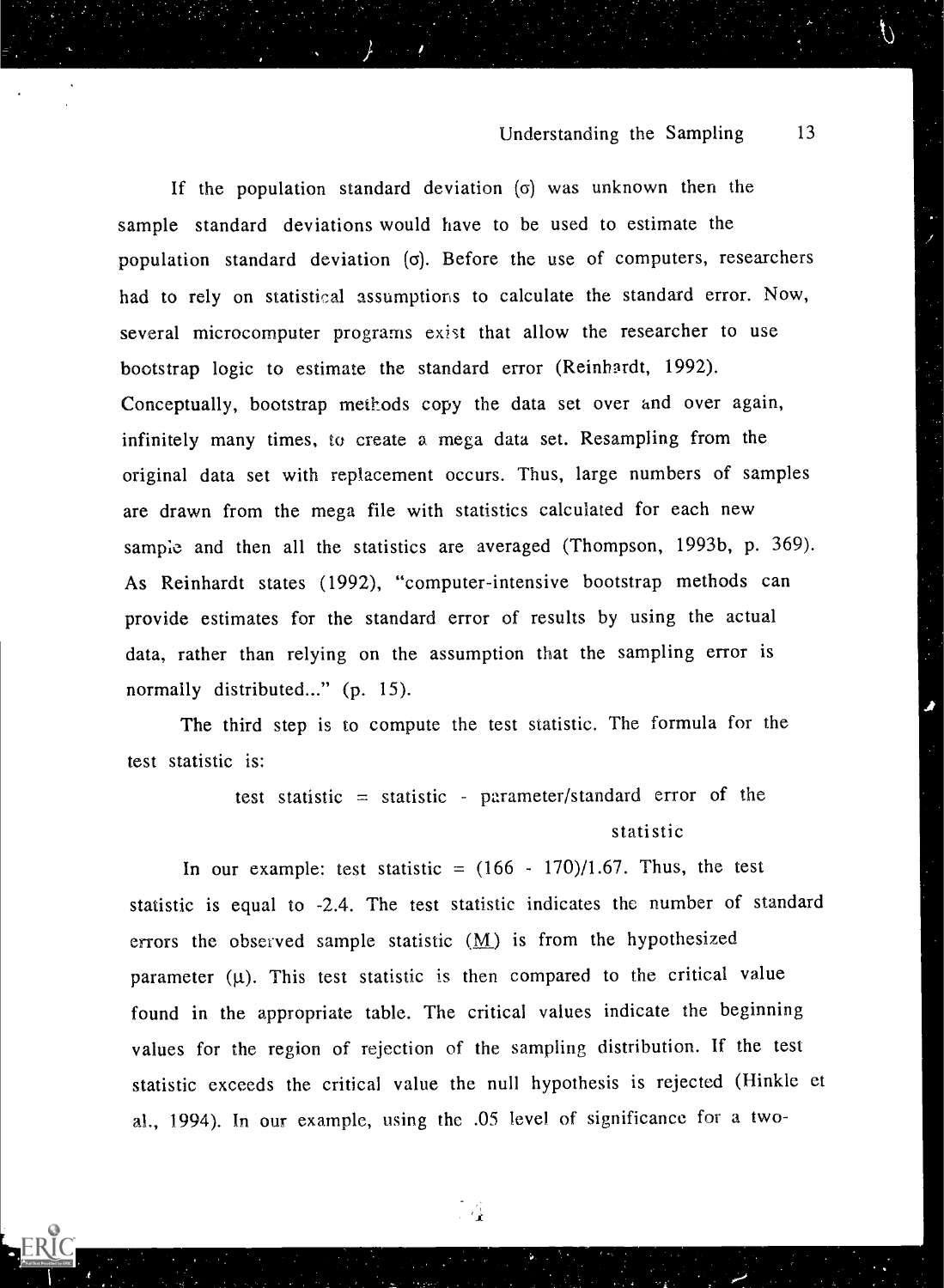tailed test, the critical values are  $\pm$  1.96. Thus, the null hypothesis would be rejected because -2.4 exceeds the critical value of -1.96.

#### Conclusion

It is clear that the sampling distribution is a fundamental concept in statistical significance testing. Computer applications, such as the one illustrated in this paper, can be helpful in understanding the role of the sampling distribution and statistical assumptions such as the Central Limit Theorem in inferential statistics. In addition, computer-intensive bootstrap methods can be used to estimate the standard deviation of the sampling distribution when population parameters are unknown, using the actual data rather than having to rely on statistical assumptions (Reinhardt, 1992).

 $\begin{array}{c} \mathcal{L}^2 & \mathcal{L}^2 \\ \mathcal{L} & \mathcal{L} \end{array}$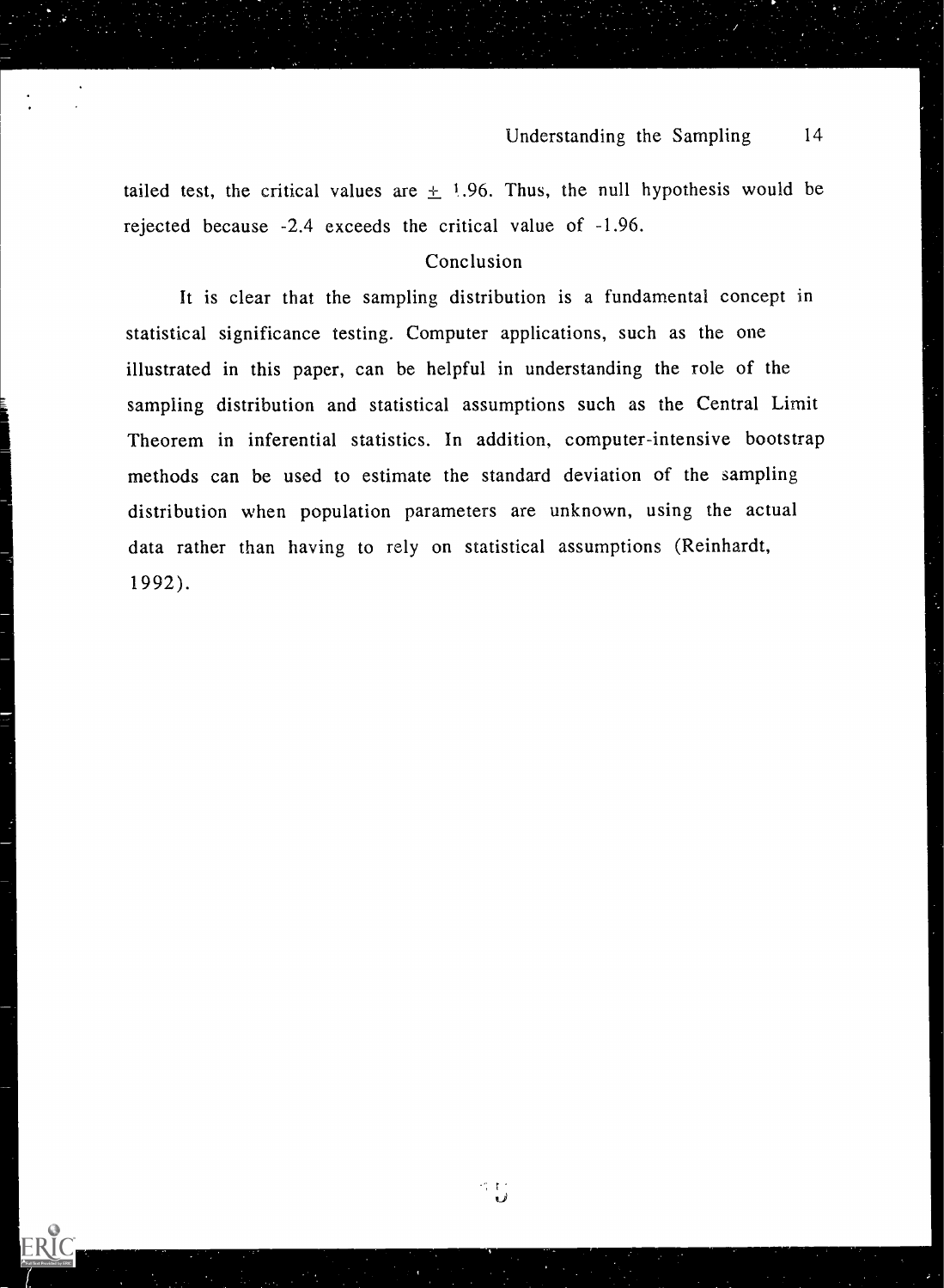#### References

American Psychological Association. (1994). Publication manual of the American Psychological Association (4th ed.). Washington, DC: Author.

Bump, W. (1991, January). The normal curve takes many forms: A review of skewness and kurtosis. Paper presented at the annual meeting of the Southwest Educational Research Association, San Antonio.

Carver, R. P. (1993). The case against statistical significance testing, revisited. Journal of Experimental Education, 61, (4), 287-292.

Chalmer, B. J. (1987). Understanding statistics. New York, NY: Marcel Dekker.

Freund, J. E. & Smith, R. M. (1986). Statistics a first course (4th ed.). Englewood Cliffs, NJ: Prentice-Hall.

Hinkle D. E., Wiersma W., & Jurs, S. G. (1994). Applied statistics for the behavioral sciences. Boston: Houghton Mifflin.

Howell, D. C. (1987). Statistical methods for psychology (2nd ed.). Boston: Duxbury Press.

Lang, J. (1991). Hypercard statistics stack [Computer program]. Orlando, Florida: Valencia Community College.

Mattson, D. E. (1981). Statistics: Difficult concepts, understandable explanations. St. Louis, C. V. Mosby.

Mittag, K. C. (1992, April). Using computers to teach the concepts of the central limit theorem. Paper presented at the annual meeting of the American Educational Research Association, San Francisco, CA.

Mohr, L. B. (1990). Understanding significance testing. Newbury Park, CA: Sage.

Moore, D. S., & McCabe, G. P. (1989). Introduction to the practice of statistics. New York: W. H. Freeman.

 $\overset{\triangle}{\cdot} \mathbf{G}$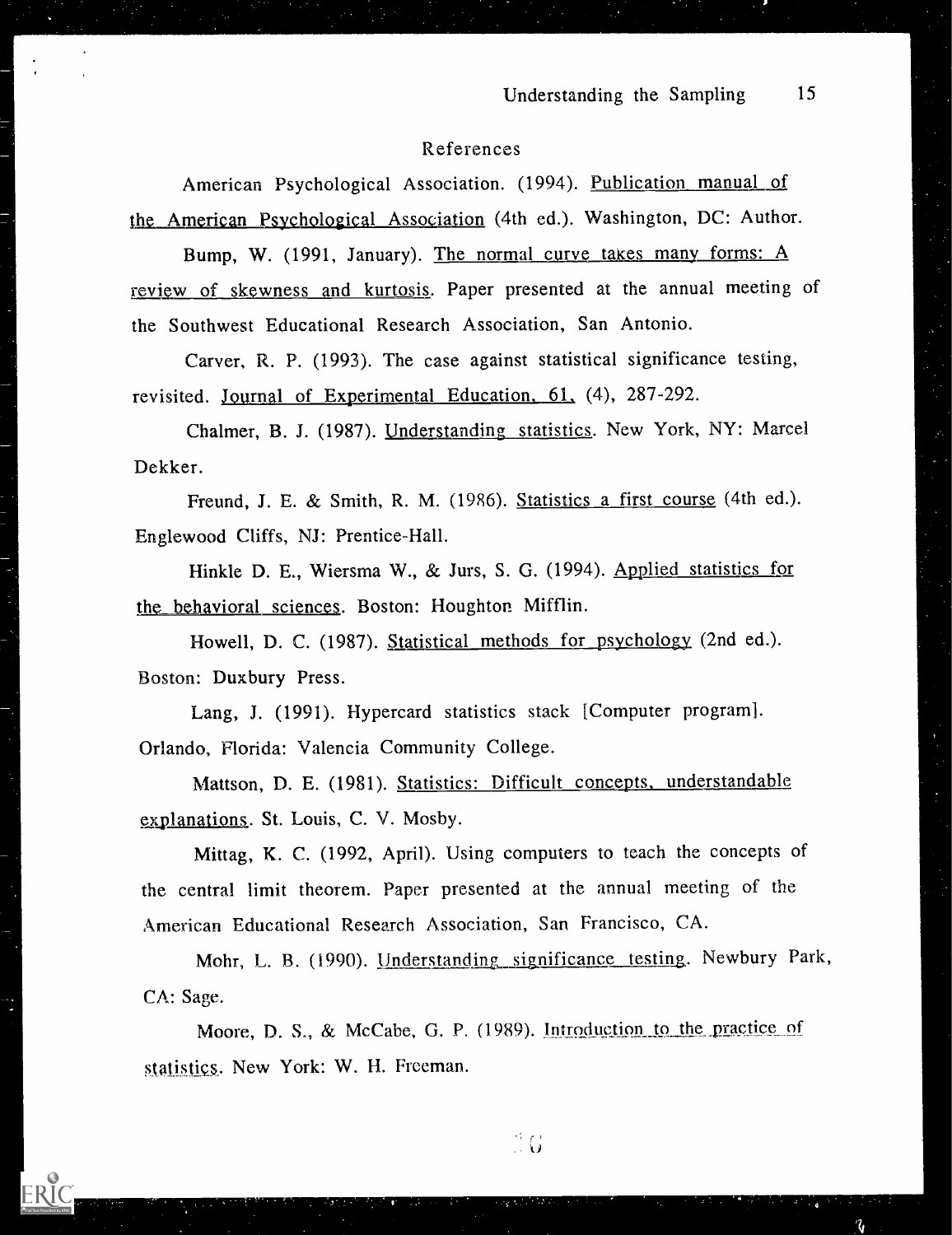Reinhardt, B. M. (1992, April). Estimating result replicability using double cross-validation and bootstrap methods. Paper presented at the annual meeting of the American Educational Research Association, San Francisco, CA.

Schulman, R. S. (1992). Statistics in plain english. New York, NY: Van Nostrand Reinhold.

Shaver, J. P. (1993). What statistical testing is, and what it is not. <u>Journal of Experimental Education,  $61$ ,</u>  $(4)$ , 293-316.

Thompson, B. (Ed.). (1993a). Statistical significance testing in contemporary practice. Journal of Experimental Education, 61, (4).

Thompson, B. (1993b). The use of statistical significance tests in research: Bootstrap and other alternatives. Journal of Experimental Education,  $61, (4), 361-377.$ 

Thompson, B. (1994a, April). Common methodology mistakes in dissertations, revisited. Paper presented at the annual meeting of the American Educational Research Association, New Orleans, LA.

Thompson, B. (1994b). The concept of statistical significance testing. Measurement Update,  $4(1)$ , 5-6.

Yang, M. C., & Robinson, D. H. (1986). Understanding and learning statistics by computer. Philadelphia, PA: World Scientific.

912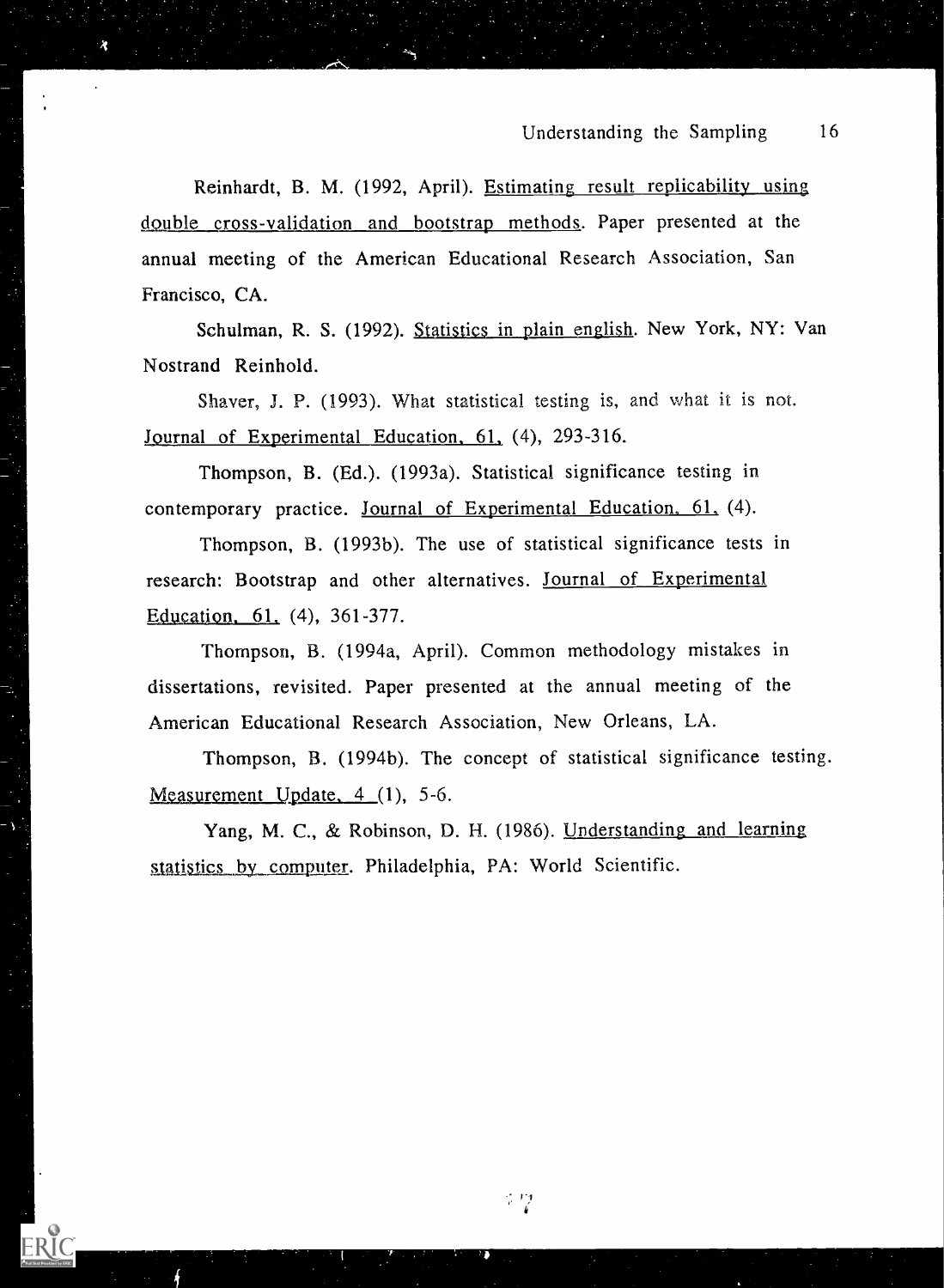# Appendix

 $\ddot{\phantom{0}}$ 

 $\ddot{\cdot}$ 

ERIC<br>AFLITTENT PROVIDED BY ERIC

|          | The purpose of this program is to let you watch<br>the random process that leads to the sampling |
|----------|--------------------------------------------------------------------------------------------------|
|          | distribution for the sample mean. You may also                                                   |
|          | compare the results of the program to the<br>theoretical statement called the Central Limit      |
| Theorem. |                                                                                                  |
| sample.  | Click on the population below that you want to                                                   |
|          | Population: 10,11,29                                                                             |
|          |                                                                                                  |
|          | Population: 0,1,2,  ,9                                                                           |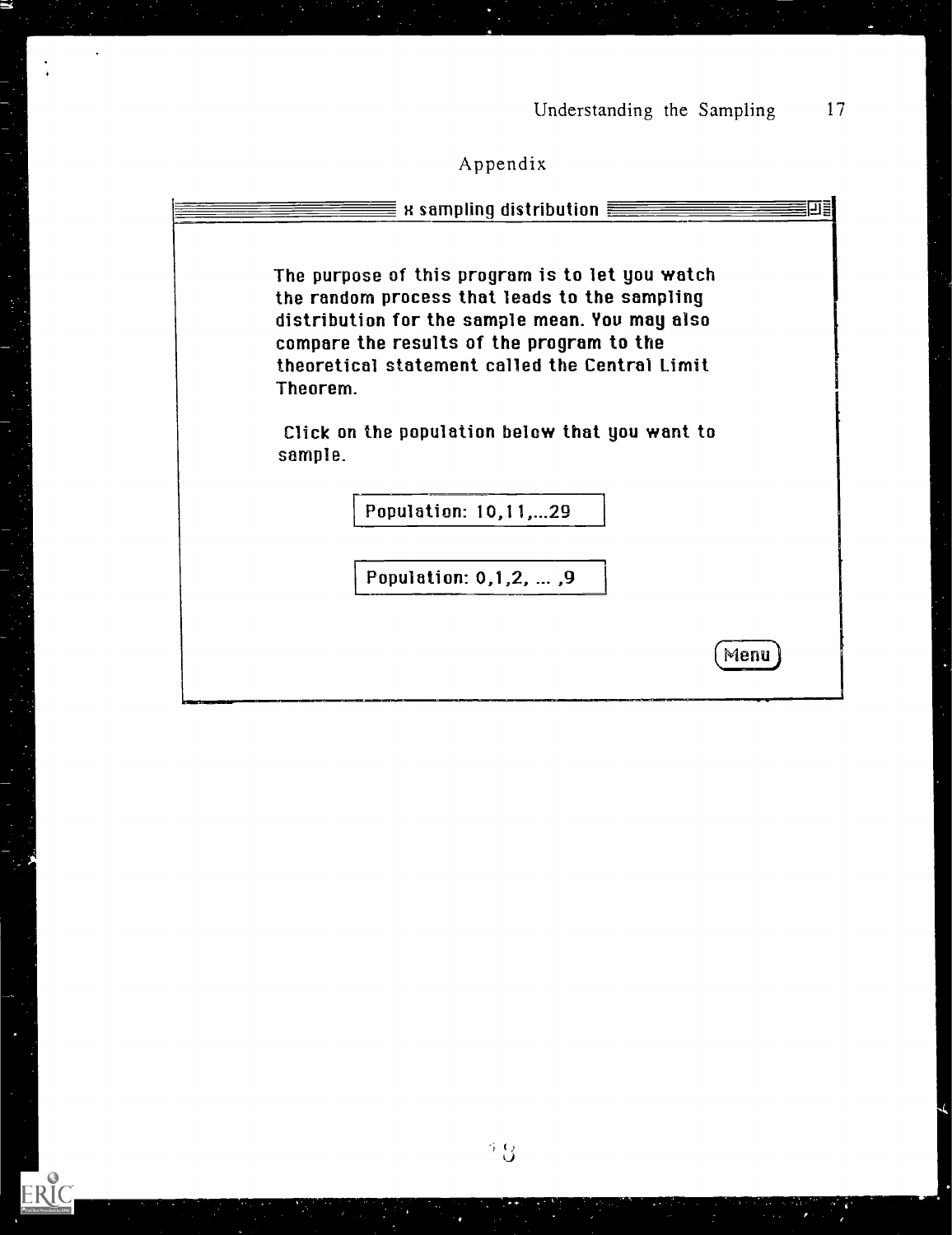Example <sup>1</sup>





 $\mathfrak{c}$ 

BEST COPY AVAILABLE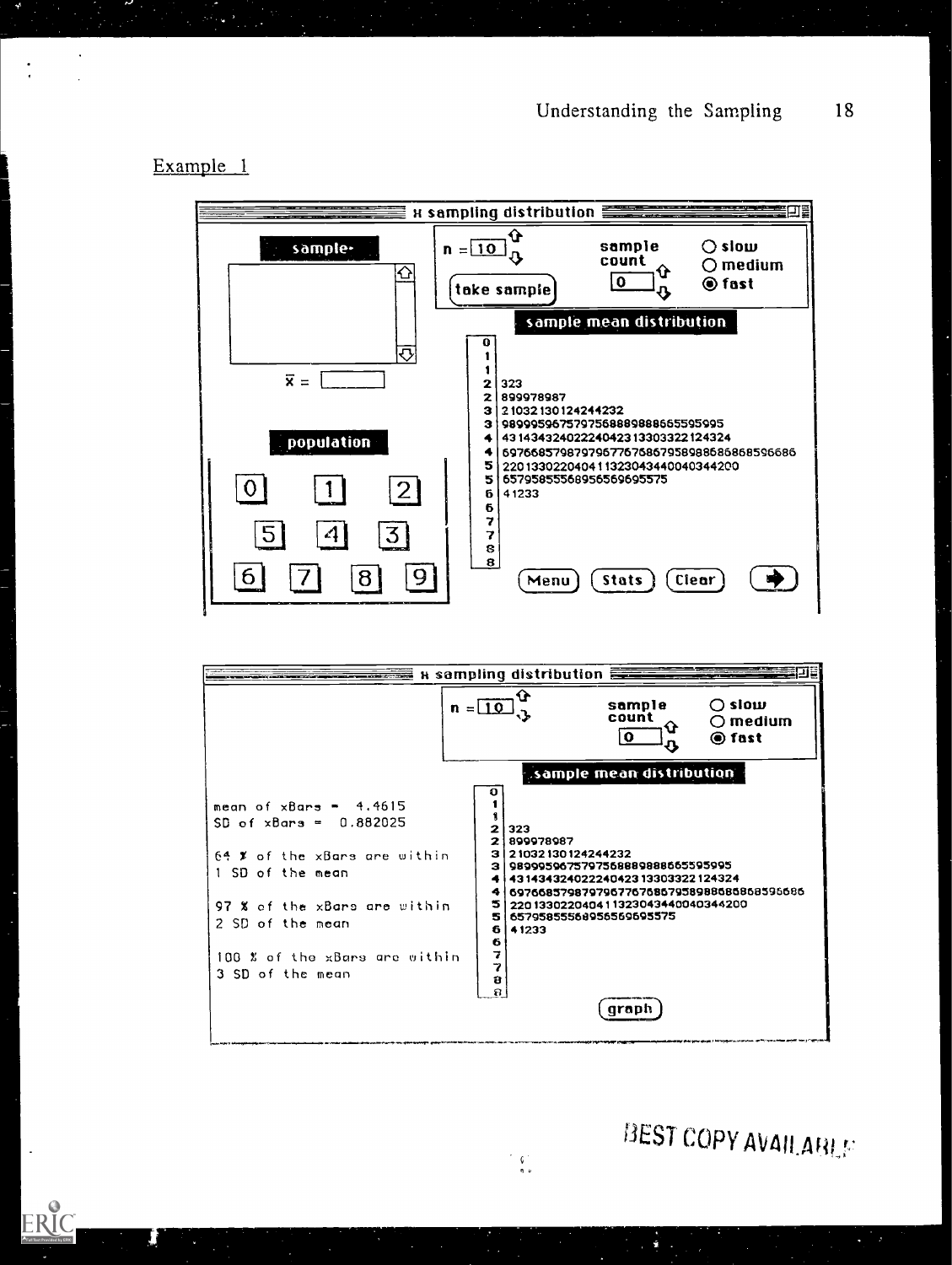$\hat{\textbf{r}}$   $\in$   $\mathbb{C}% ^{d}[z]$  medium  $\mathbf{B}$   $\bullet$  fast

 $Clear$ )  $\Box$ 

 $\frac{0}{2}$  O fast

C) slow C) medium

 $\sim \frac{5}{3}$ 

sample  $\bigcirc$  slow<br>count  $\bigcirc$  medi

#### sample mean distrtion  $\overline{\mathfrak{o}}$ د, 1 1 $\overline{x}$  =  $\begin{array}{c|c} 2 & 8 \\ 2 & 8 \end{array}$  $\cdot$   $\cdot$  $2|8$ 8 3 | 44204 104 44204104 3 696976758985688886895866888999597875 population 4 41220004422340022434000024144243022300442 4 79856655585556767559887657865567766966 5 021002012010022040204044002142200 5 7658659868578778 LI Li L:=1 ELJ 6  $6 \mid$ 7 | 1 7  $\begin{array}{c} \mathbf{e} \\ \mathbf{e} \end{array}$  (Menu Lti 1=-J **Stats** I-I sampling distribution R1.11 sampling distribution  $n = 20 \frac{v}{v}$  sample  $\frac{\text{count}}{\text{count}}$ sample mean distribution Ő  $\begin{array}{c} \textbf{1} \\ \textbf{1} \end{array}$ mean of  $\times$ Bars = 4.43525 SD of  $\times$ Bars = 0.637393  $\begin{vmatrix} 1 \\ 2 \end{vmatrix}$  $2|8$ 3 8 44204104 68 **X** of the xBars are within  $\begin{bmatrix} 3 & 44 \\ 2 & 6 \end{bmatrix}$ 3 696976758985688886895856888999597875 <sup>1</sup> SO of tho mean 4 41220004422340022434000024144243022300442 76855666586556767559887657865567765956 5 021002012010022040204044002142200 94 % of the xBars are within  $\begin{bmatrix} 5 & 02 \ 0 & 0 & 01 \end{bmatrix}$ 5 7668658868678778 2 SD of the mean 5  $\mathbf{6}$   $\vert$ 7<br>7 100 % of the xBars are within  $\begin{bmatrix} 7 \end{bmatrix}$ 3 SO of the mean  $\boldsymbol{\mathsf{B}}$  $\mathbf{B}$ graph click to contiaso

 $\bigtriangledown$ 

sample

#### Example 2

**3EST COPY AVAILABLE** 

 $\frac{C}{K\ell} \frac{D}{\ell} \frac{\Delta}{\ell}$ 

take sample)

 $n = 20 \frac{G}{R}$ 

sampling distribution LT\_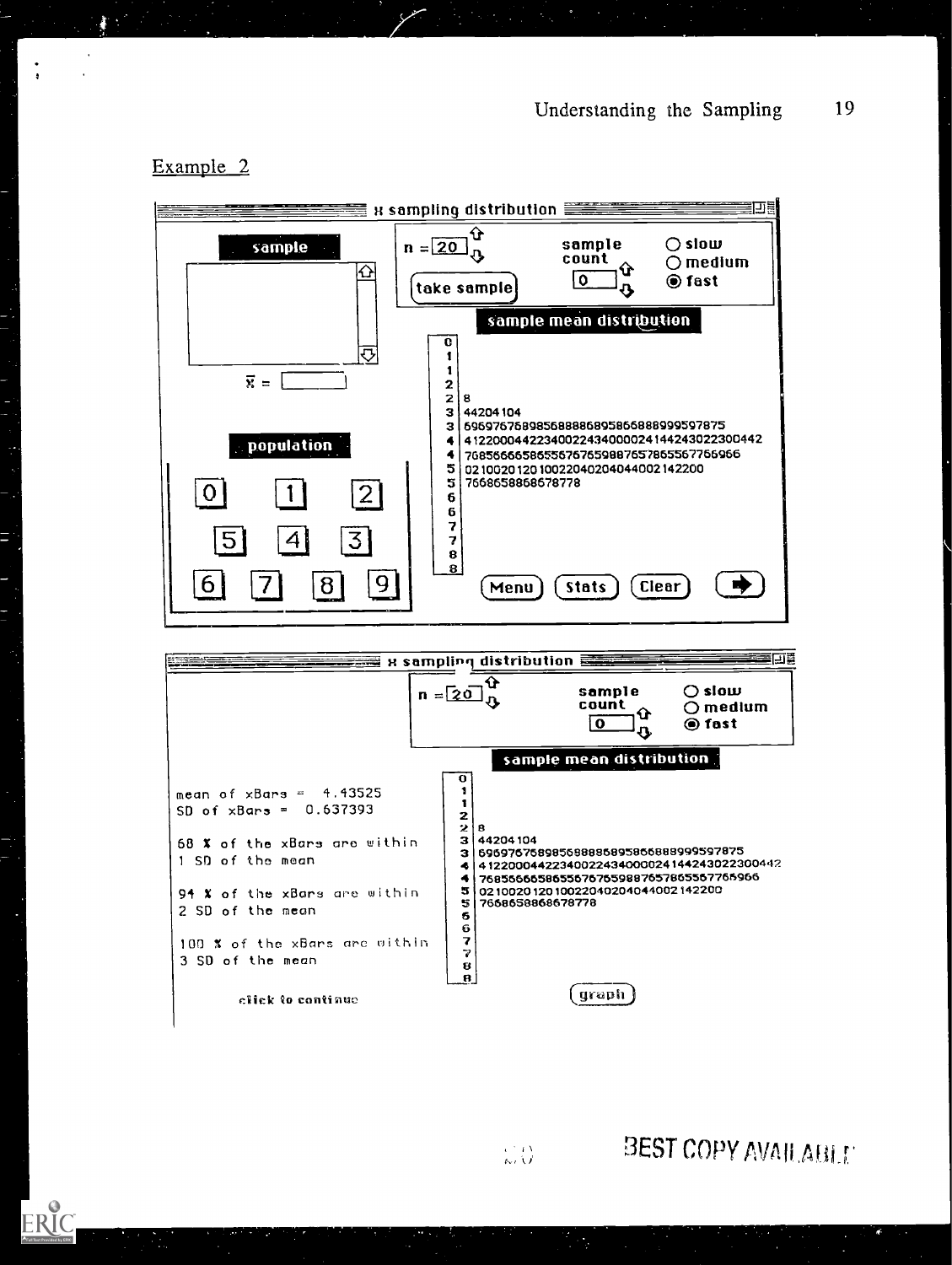Example 3

 $\dot{Q}$ 

ERIC



|                   |                | $\kappa$ sampling distribution $\equiv$ |                              |
|-------------------|----------------|-----------------------------------------|------------------------------|
|                   | m              | Mean of set of<br>sample means          | SD of set of<br>sample means |
|                   | 2              | 4.341                                   | 2.105251                     |
|                   | 4              | 4.4565                                  | 1.468262                     |
|                   | 6              | 4.413333                                | 1.180795                     |
| $\mu$ = 4.5       | 8              | 4.44675                                 | 0.958499                     |
|                   | 10             | 4.522                                   | 0.886571                     |
| $= 2.87228$<br>СS | 12             | 4.525                                   | 0.807318                     |
|                   | 14             | 4.535571                                | 0.753904                     |
| population        | îб             | 4.491375                                | 0.69554                      |
|                   | 18             | 4.520889                                | 0.700274                     |
| $\boxed{2}$       | 20             | 4.5212                                  | 0.679879                     |
|                   | 50             | 4.46976                                 | 0.421262                     |
|                   | 100            | 4.50104                                 | 0.284387                     |
| 3<br>5<br>9<br>ឧ  | $\mathbf{n}$ = | ᡐ<br> 100<br>О<br>colculate             | clear                        |

 $f_{\rm{gas}}$ 

BEST COPY AVAILABLE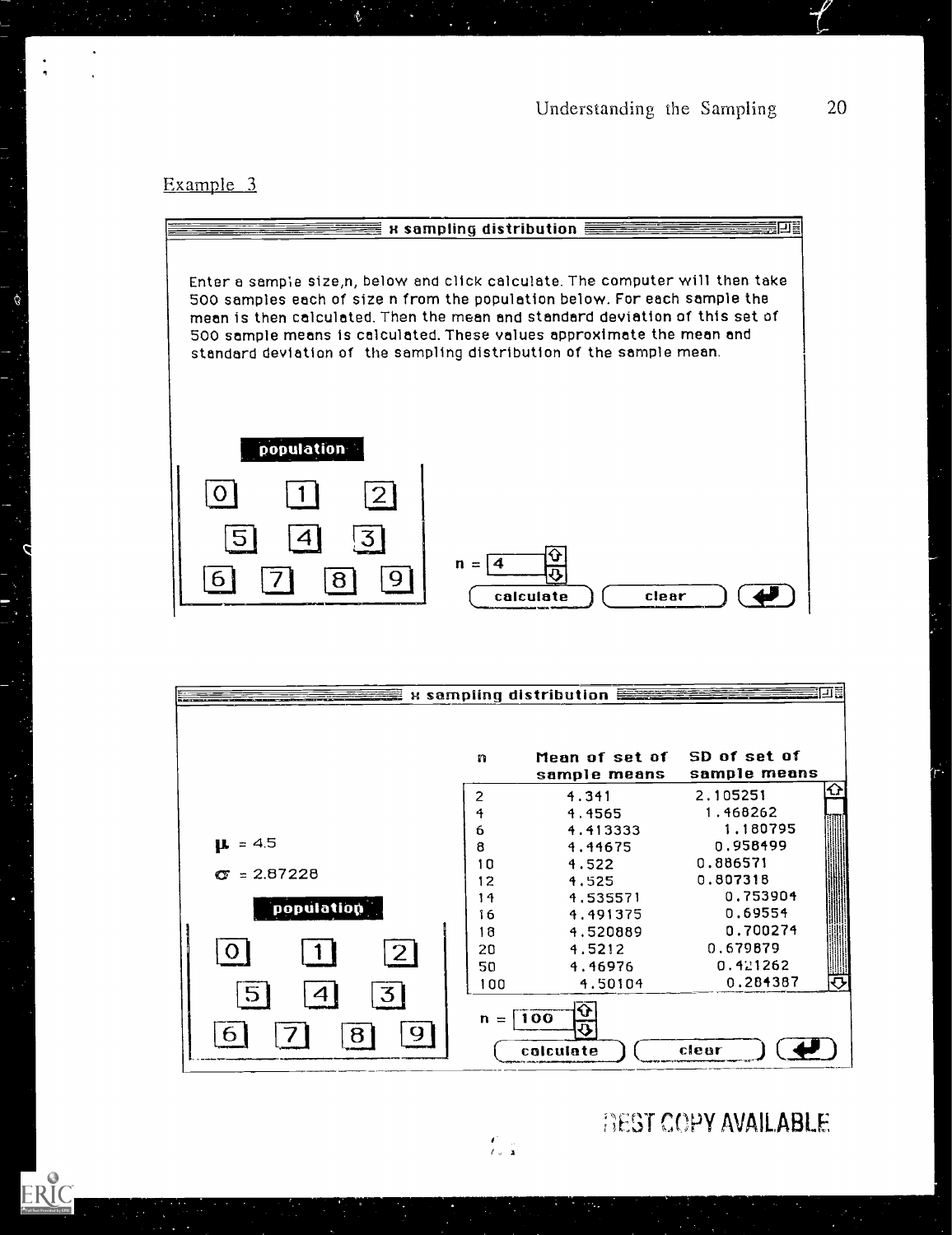þ

| _______          |             |  |  |  |
|------------------|-------------|--|--|--|
| $\bar{\chi}$     | Probability |  |  |  |
| 3                | 1/10        |  |  |  |
| $\boldsymbol{4}$ | 1/10        |  |  |  |
| 5                | 2/10        |  |  |  |
| 6                | 2/10        |  |  |  |
| 7                | 2/10        |  |  |  |
| $\, 8$           | 1/10        |  |  |  |
| 9                | 1/10        |  |  |  |

Table <sup>1</sup>

 $\ddot{\phantom{1}}$ 

 $\ddot{\phantom{1}}$ 

ERIC

Sampling Distribution of the Mean

 $\begin{array}{c} \left(\begin{array}{cc} \bullet & \ast & \ast \\ \bullet & \bullet & \ast \end{array}\right) \\ \left(\begin{array}{cc} \bullet & \ast & \ast \end{array}\right) \end{array}$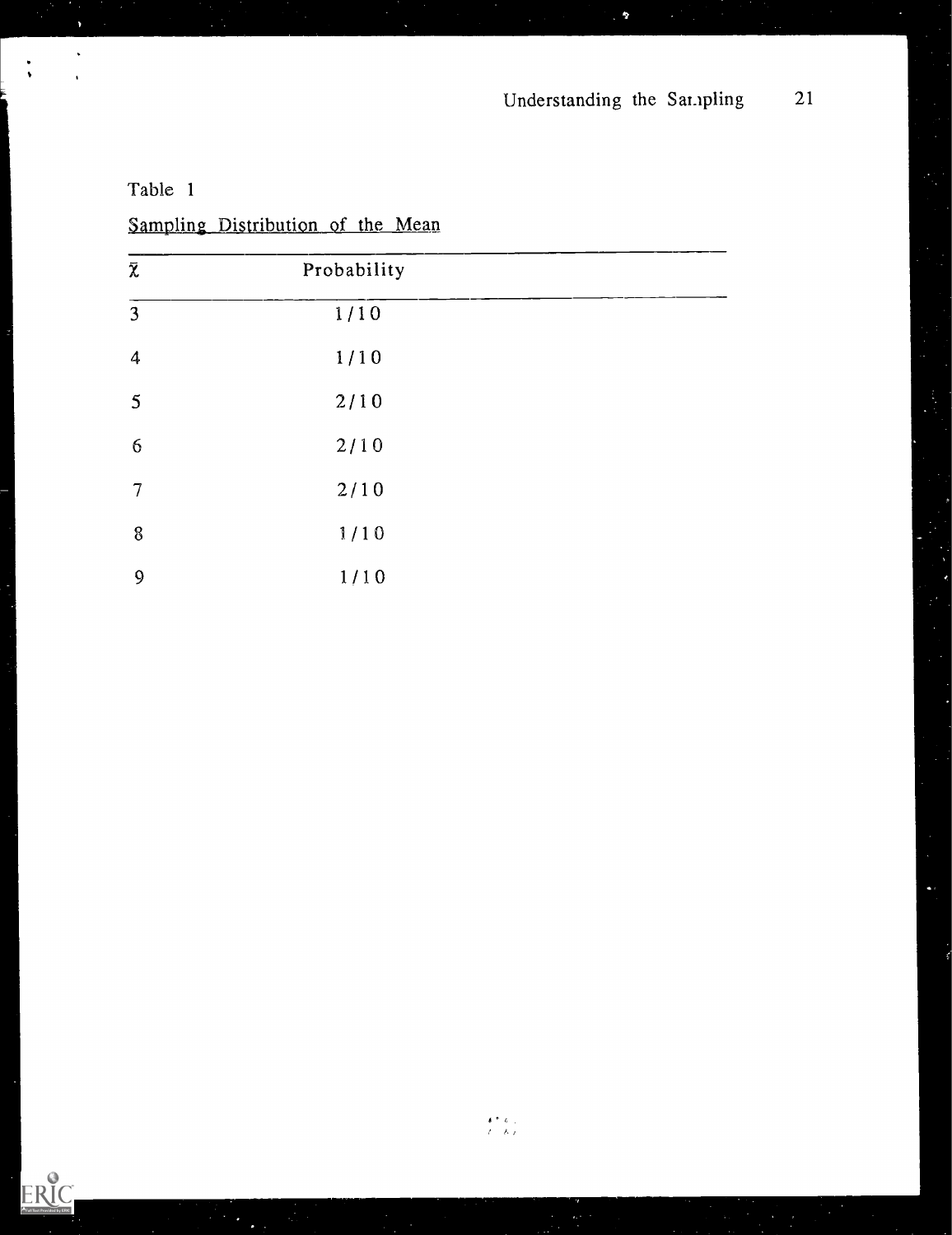

 $\frac{1}{2}$ 

ERIC

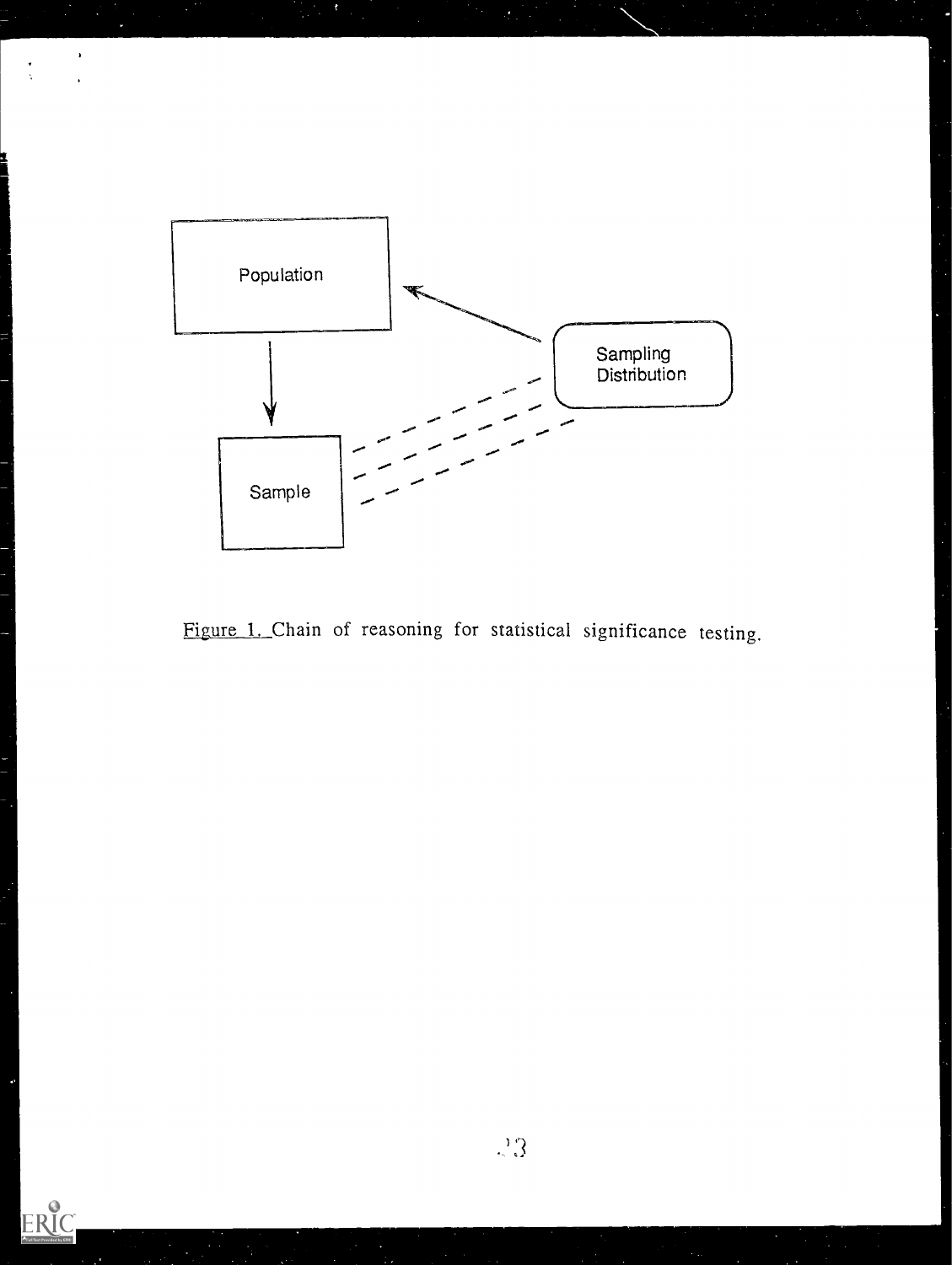



J

ś,

ERIC



Sampling Distribution of the Mean for Sample Size  $n = 2$ 



Sampling Distribution of the Mean for Sample Size  $n = 30$ 

Figure 2. Sampling distributions of the mean for a skewed parent population.